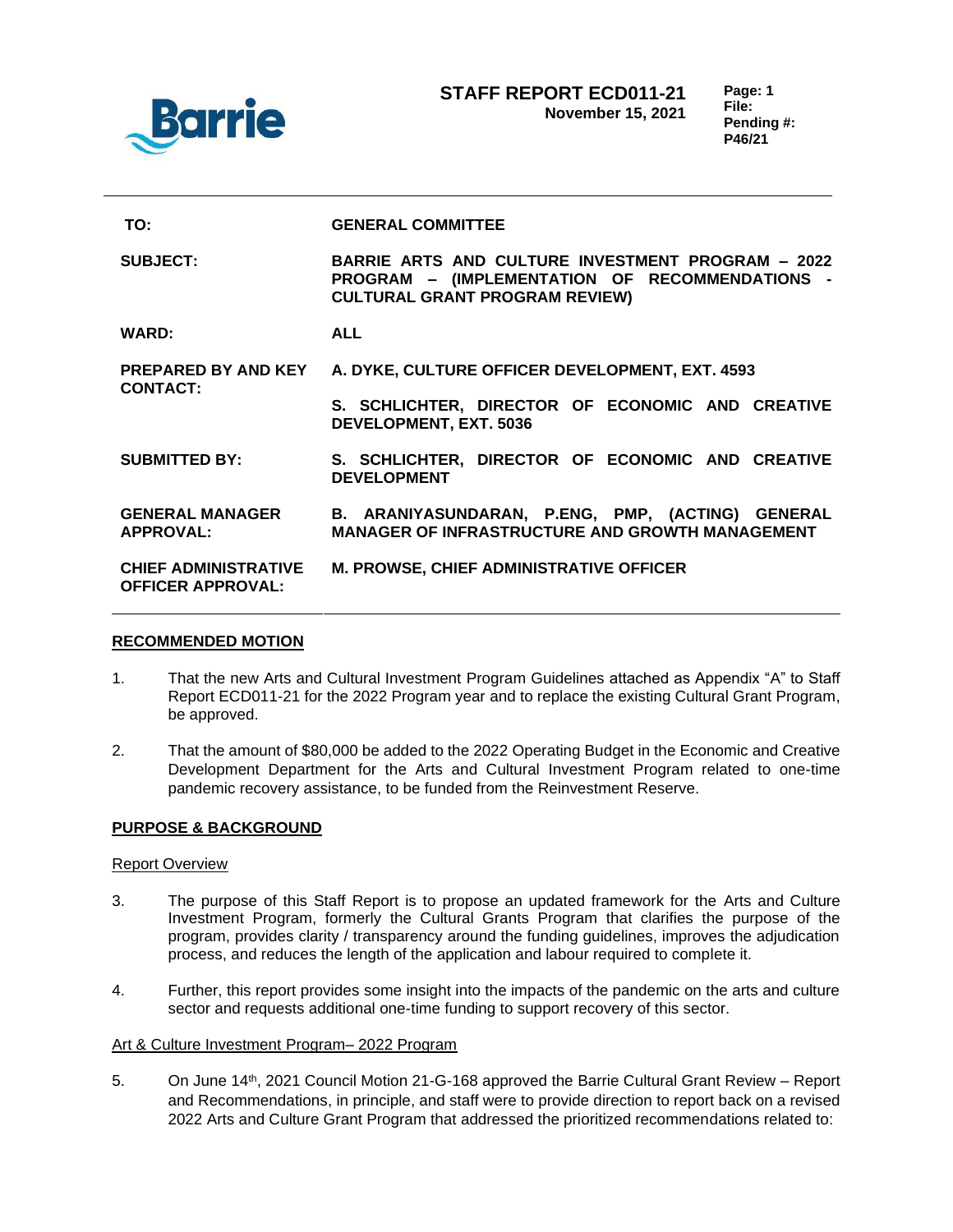

- a. Clarify the purpose of the grants program and provide clarity / transparency around the funding guidelines (categories, streams, eligibility criteria and evaluation process etc.);
- b. Improve the grant adjudication process with an eye to effectiveness, transparency and accountability; and
- c. Reduce the length of the application and labour required to fill it in.
- 6. The Appendix "A" to Staff Report ECD011-21 provides the complete program guidelines and eligibility for the 2022 proposed Arts and Culture Investment Program. The improvements presented reflect the recommendations from the Cultural Grant Review to modernize the program, bring it in-line with municipal best practice, and provide a stronger framework for funding guidelines, improved adjudication process, and overall user experience.
- 7. Highlights of the improvements to the 2022 program include:
	- i. Funding categories, streams are renamed to better direct applicants to the correct funding streams
	- ii. Eligibility, eligible/ineligible expenses are clarified across all categories, streams and activities
	- iii. Funding thresholds are clarified, specifically identifying that operational funding requests cannot exceed 30% of the total organization budget
	- iv. Evaluation Criteria and Weighting are defined
	- v. Adjudication panel selection and process are laid out for increased transparency in decision making
- 8. A brief summary of funding streams are as follows:
	- Qualifying Arts and Culture Organizations
		- a. Performing Arts Organizations & artists (includes theatre, dance, and music)
			- b. Visual Arts Organizations & artists
			- c. Arts Service Organizations
			- d. Literary Arts Organizations & literary artists
			- e. New Media Organizations & new media artists
			- f. Heritage Organizations
	- Funding Categories
		- a. Operational
			- i. Streams
				- 1. Organizations with budgets of \$75,000 or more
				- 2. Organizations with budgets of less than \$75,000
		- b. Projects & Capacity building
			- i. Streams
				- 1. Projects
				- 2. Capacity Building
- 9. In 2021, the application process was moved to an online platform, leveraging the City's existing application system, which resulted in the removal of redundancies, and more efficient review and completion time. For 2022, additional improvements will be made to the application process based on feedback from applicants and jurors.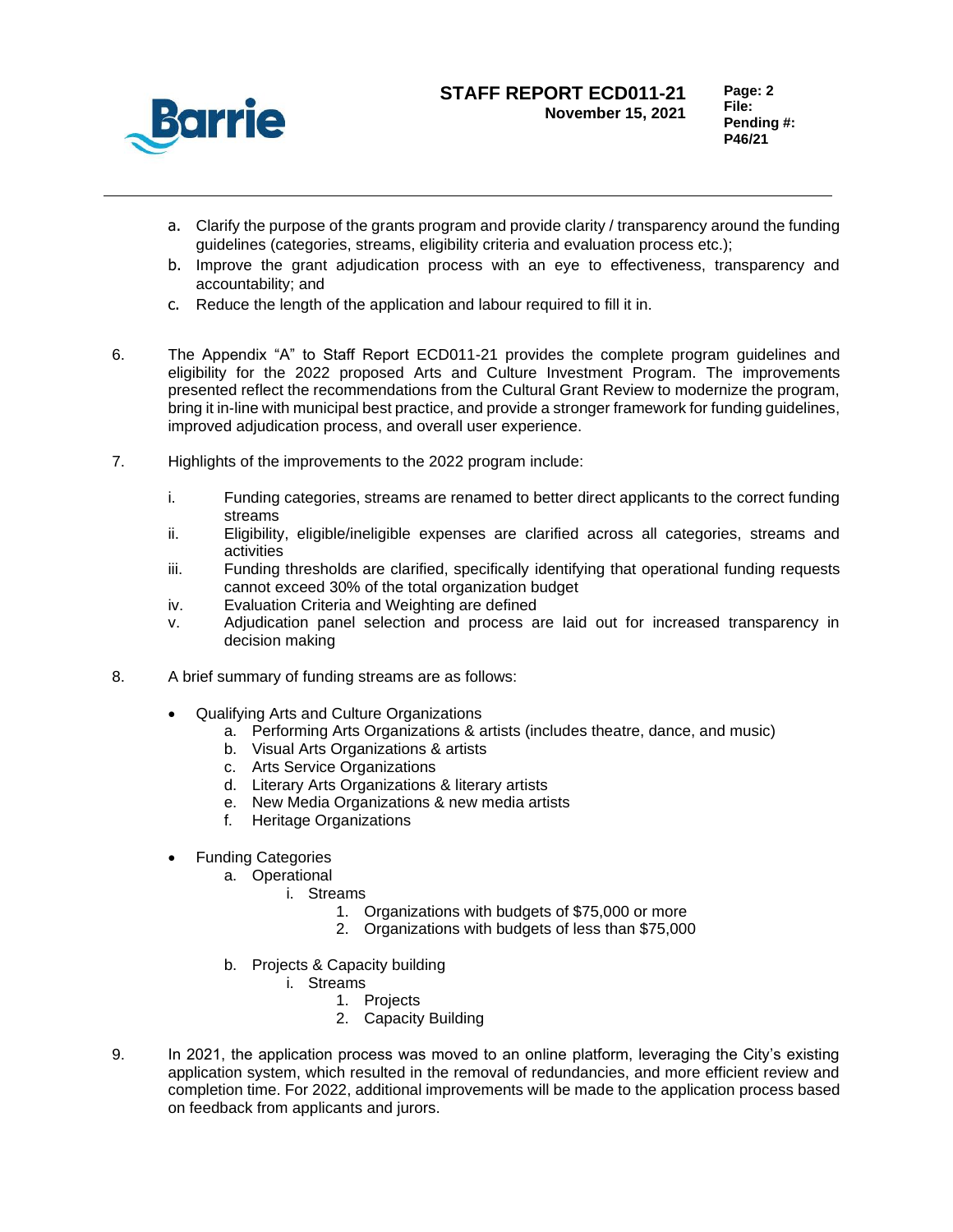

**Page: 3 File: Pending #: P46/21**

10. The following is the anticipated implementation timeline to update the program for 2022:

November 2021

- i. Complete updates to online portal
- ii. Marketing and Education Plan Finalized

December 2021

- i. Applications open
- ii. Execute marketing and education plans
- iii. Peer Adjudicator Information Guides/Materials Completed
- iv. Recruitment and Selection of Peer Adjudication Panel Completed

# January 2022

i. Applications Deadline

February - March 2022

- i. Evaluation Period
- ii. Funding Announcements, Recipient Agreements signed

### Pandemic Recovery of the Arts & Culture Sector

- 11. Consultation with the arts and culture sector in preparation for this report provided the following feedback:
	- i. Organizations are forecasting for three to five years of pandemic recovery, for some organizations that has yet to begin.
	- ii. The organizations unable to program in 2021 utilized their operating funding to maintain operations and maintain base contracts and staff to keep their organization active. Those who have been able to host programming in 2021 have leverage the increase to their onetime funding to support recovery, cover unexpected expenses related to administration and health and safety and pivot programming to adapt to online performance and smaller, outdoor engagements.
	- iii. Most organizations are cautiously optimistic for the return to at least some, if not regular programming in 2022. They are expecting increased expenses related to administration and health and safety and to pivot programming or try new avenues for delivery.
	- iv. Organizations are excited for the proposed changes to the funding program, and have expressed support of the eligibility criteria, funding streams and adjudication process. Their feedback has assisted in honing the program guidelines.
- 12. This valuable information indicates that the City can best support the arts and culture sector through recovery with an additional one-time increase to the Arts and Culture Investment Program in 2022, with a lens on building organizational capacity and supporting efforts to bring organizations into a post-pandemic world.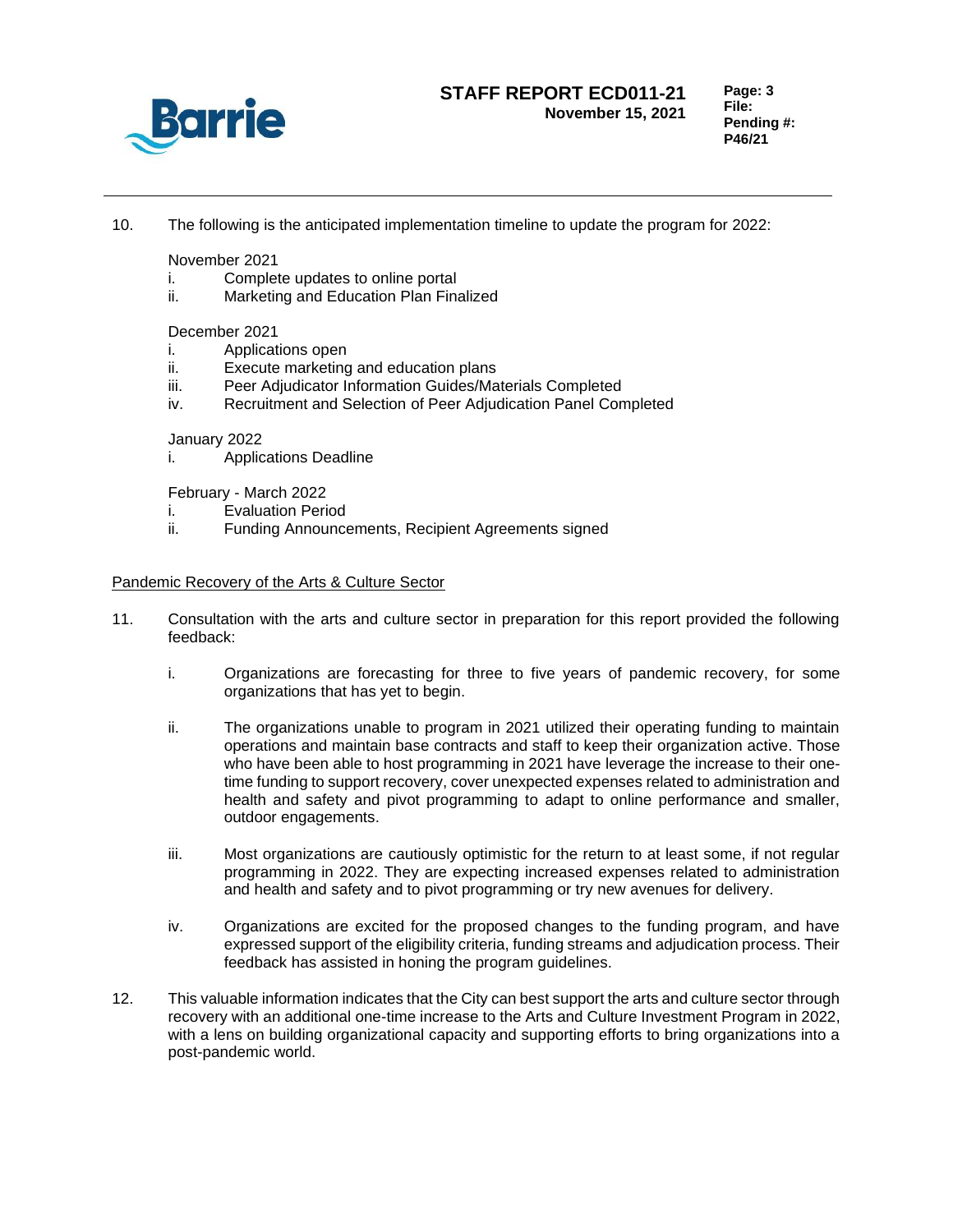

**Page: 4 File: Pending #: P46/21**

## Summary of Arts and Culture Investment Program – Funding

- 13. In 2021, the Cultural Grant Program Funding was \$389,785. The funding amount was comprised of \$339,785 base budget funding and an additional one-time fund of \$50,000 to support pandemic impacts. The 2022 budget request is \$344,033.
- 14. A one-time \$80,000 increase to the fund in 2022 would support pandemic recovery by fund recipients as well as support capacity building and other projects that aim to build sustainability in the arts sector as the province continues to open up.
- 15. An annual review of the program and its impacts will consider the need to increase the base Investment Fund following the one-time \$80,000 increase. An increase in the annual Arts Investment Program budget would support rebuilding the fund while also funding a broader mix of organizations that apply. It is expected that with increased communications and promotion of the program and the growth of arts and culture sector organizations, more applications from an increasing number of organizations will be received each year.

# **ANALYSIS**

- 16. The changes to this funding program represent the first step in implementing the recommendations of the consultants that completed the Cultural Grant Program review and working to achieve developing an inclusive, equitable and beneficial arts investment fund that best serves Barrie's arts sector. Program review will occur annually, through feedback from funding recipients and changes will be made when necessary to ensure the program is successful.
- 17. As a key component to the evolution of the program and ensuring the City is deriving the greatest value for its investment, will be the future implementation of the City's updated Culture Master Plan. The current Culture Plan was created in 2006 and requires an update to reflect the progress and growth of the community. The strategic recommendations can be best assessed with an updated Culture Master Plan that will inform the growth of the arts and culture sector in Barrie and provide guidance on where directing investment into the sector would best achieve the City's goals. Staff are currently targeting this update for the 2023 budget and will give the newly approved Arts Advisory Committee time to form and provide input into the project.
- 18. Further, an updated Culture Master Plan will support the City in growing its partnership with the MacLaren Art Centre, building on strategic purpose, priorities and focus for the City's investment in this cultural asset. This reflects one of the future considerations of the grant program review's recommendations: to explore other mechanisms / models to support MacLaren Art Centre, as the MacLaren is a unique asset providing service to the community in a City facility as it is not necessarily comparable to other organizations.

## Arts & Culture Investment Program – 2022 Program

- 19. The updates made to the Arts and Culture Investment Program thus far will serve to improve the program by:
	- Increasing clarity on which funding categories and streams are appropriate for which types of applications
	- Defining eligibility across each of the funding categories and streams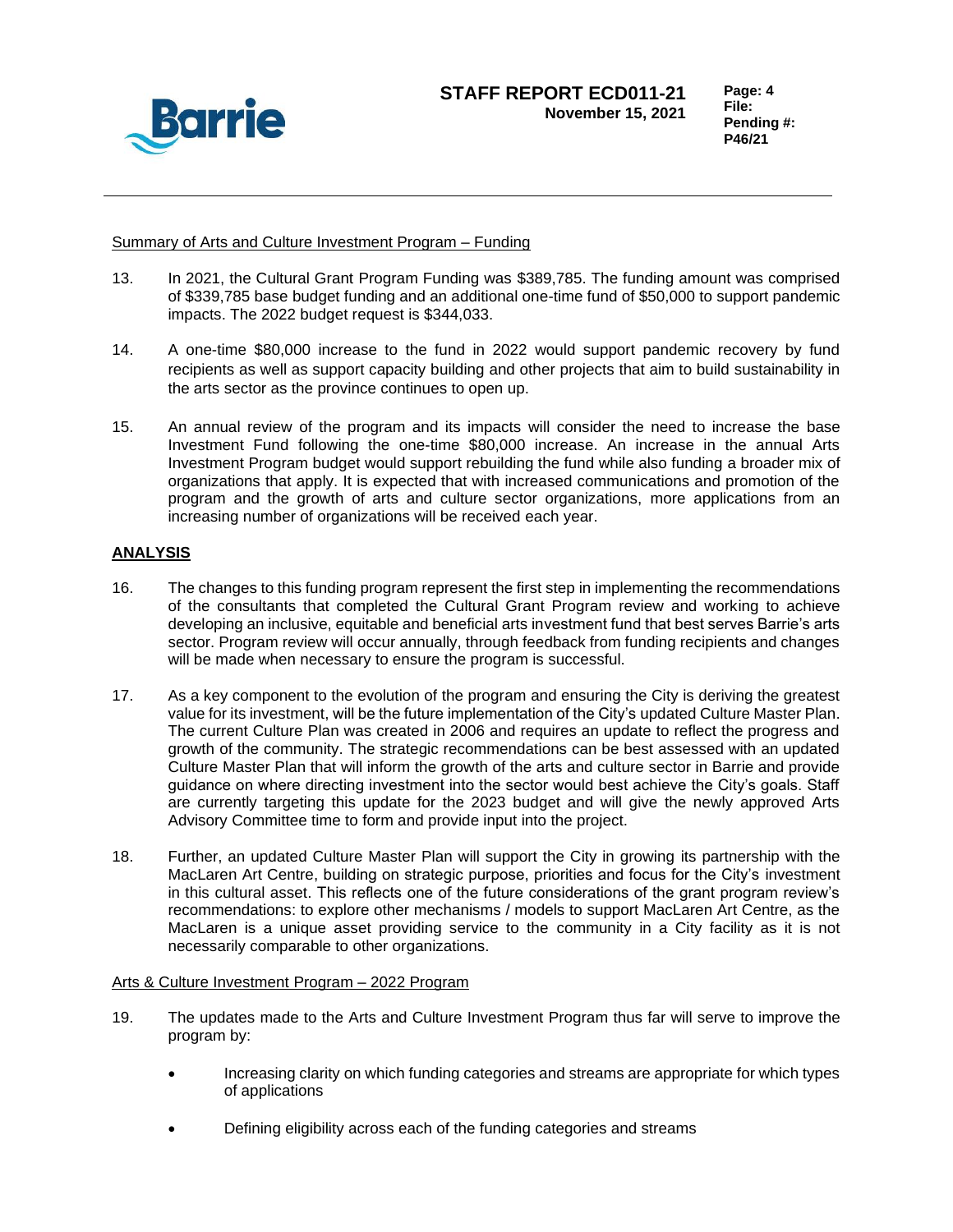

- Providing thorough detail on how adjudicators are selected, and what the expectations are
- Outlining the full decision-making process, how scoring is weighted and how funding decisions are made
- Increasing the transparency and credibility of the program through improved program guidelines and updated documents
- 20. Upon consultation with not-for-profit arts and culture organizations regarding proposed changes to the program, the following changes were made from the base recommendations provided by the consultants who reviewed the program:
	- i. The threshold that Operating funding requests cannot exceed 30% of the total organization budget was changed to 60% from the criteria for organizations with budgets of less than \$75,000. It remains for organizations at 30% with budgets of \$75,000 or more. The change was necessary as the pandemic has left some organizations with limited revenue resources to maintain operations as audience ticket sales and membership revenue is still unknown. In reviewing 2021's grant results and recipient feedback, this is expected to only be an exceptional case in one or two smaller organizations with funding asks of \$5,000 or less who are volunteer based with core operating and programming expenses remaining. It is expected that following pandemic recovery the 30% limit will be reinstated to reflect program recommendations.
	- ii. The criteria that organizations must be incorporated not-for-profits in order to receive Operational funding was expanded to state that they "Must be an incorporated not-for-profit organization or co-operative operating as a not-for-profit". This allows for the support of artist cooperatives who provide beneficial services via membership but also operate as not-for-profits offering free services to the community. This adjustment better reflects the overall makeup of Barrie's arts sector that includes Arts Service Organizations with the following eligibility:
		- Membership-based organizations providing services and programming in support of advancing individual or organizational development capacity and promoting awareness of arts and culture in Barrie

All financial reporting to ensure not-for-profit operations is required for funding.

- iii. The phrasing of the criteria stating that "The organization's head office must be located within Barrie with the majority of their activities occurring in the city" was changed to better reflect the soft borders Barrie shares with neighbouring communities to state that:
	- For organizational funding: "The organization's head office must be located within Simcoe County with the funded activities occurring in the city". And;
	- For project and capacity building funding: "The majority of the organization's operations or the funded project activities are occurring in Barrie".

This maintains eligibility for organizations such as La Cle d'la Baie, who do not have their head office in Barrie but utilize funding to provide Francophone programming in Barrie.

21. The updated program guidelines, in conjunction with a robust communications and education plan that includes workshops and webinars, and further recommendations to implement from the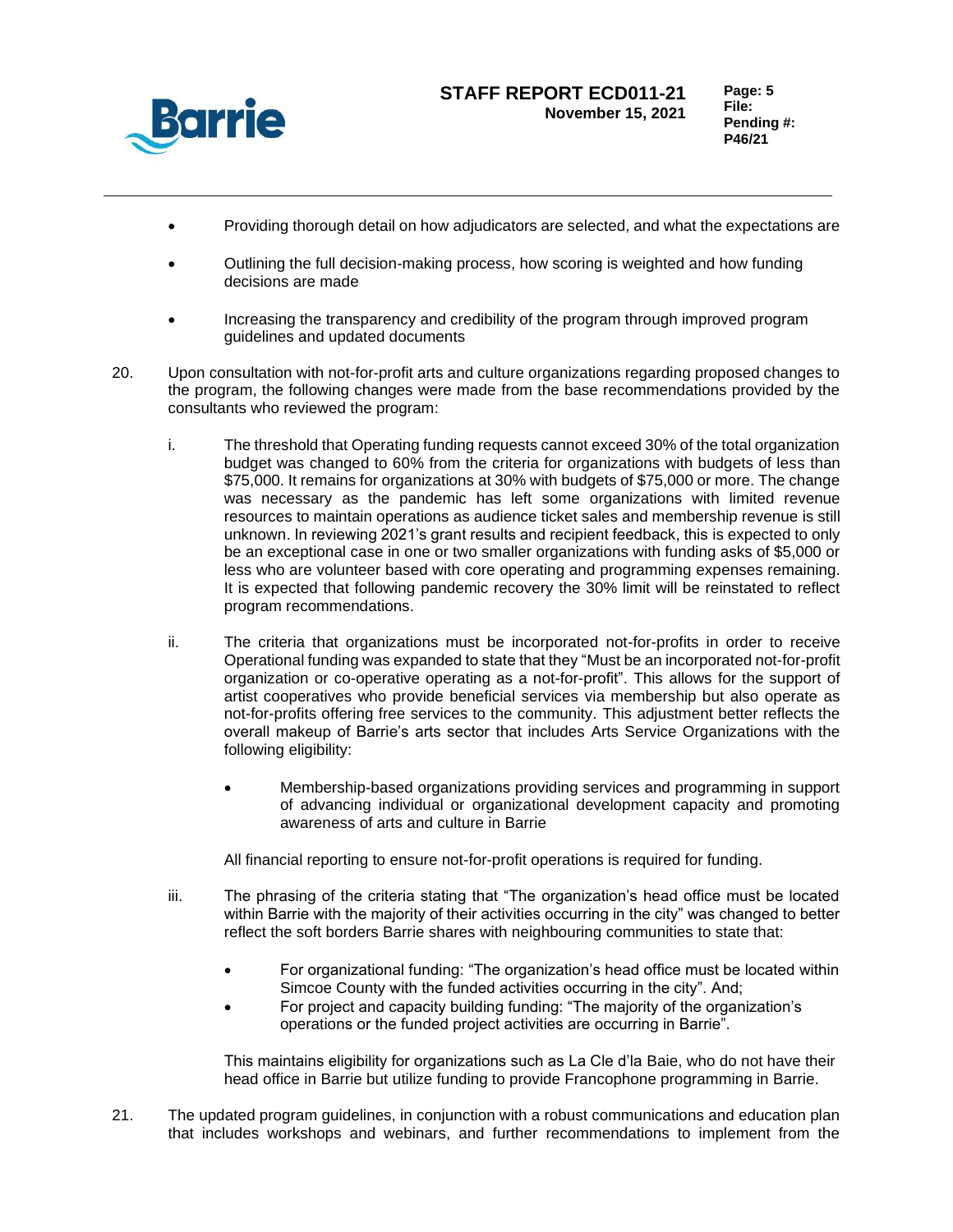

program review will give Barrie's not-for-profit arts and culture organizations a level field to access much-needed funding through the Arts and Culture Investment Fund.

# Pandemic Recovery of the Arts & Culture Sector

22. During consultations with organization leads from the arts sector it became clear that the anticipated recovery phase from the pandemic will be up to five years. Many organizations have yet to return to meeting and rehearsing in person, and those that have are coping with increased restrictions related to screening, personal protective equipment and physical space safety. By providing a one-time increase in funding in 2022, the City can assist these organizations in their efforts towards recovery at a time when ticket sales, fundraising and sponsorship revenues are not guaranteed.

# **ENVIRONMENTAL AND CLIMATE CHANGE IMPACT MATTERS**

23. There are no environmental and/or climate change impact matters related to the recommendation.

# **ALTERNATIVES**

- 24. The following alternatives are available for consideration by General Committee:
	- **Alternative #1** General Committee could choose not to provide one-time pandemic recovery funding of \$80,000 in 2022 from the Reinvestment Reserve.

This alternative is not recommended as the arts sector has been one of the hardest hit during COVID-19 and as the province continues to open up, there will be increased pressure on arts organizations to provide entertainment. By providing pandemic recovery funding, the City can indicate its support of the sector and assist it in bouncing back.

## **FINANCIAL**

- 25. The overall financial implication of this report is a 2022 allocation from the Community Reinvestment Reserve of \$80,000 that is not currently reflected in the 2022 budget plan.
- 26. The Arts and Cultural Investment Fund is an annual operating budget item that is included in the Cultural Development budget and is reviewed and approved annually by Council as part of the City budget process.
- 27. Funds dispersed through the Cultural Grants program are leveraged by local arts organizations to access additional funding from other levels of government, and other sources as local support is a key factor in the successful receipt of funding by higher levels of government. These funds also go back into the tax base as they pay for the work of local of local creatives while allowing for the creation of art that drives tourism and entertainment spending.
- 28. An additional one-time increase of \$80,000 to the fund to support organizations' recovery and capacity building in 2022 is in line with other City efforts to ensure the retention of the City's arts and cultural organizations and overall economic viability through recovery from the pandemic.
- 29. Future growth of the Arts and Culture Investment Program will be assessed as part of an update to the Culture Master Plan and as recovery of the sector continues. Engagement with grant applicants and the Arts Advisory Committee will be included as part of the process.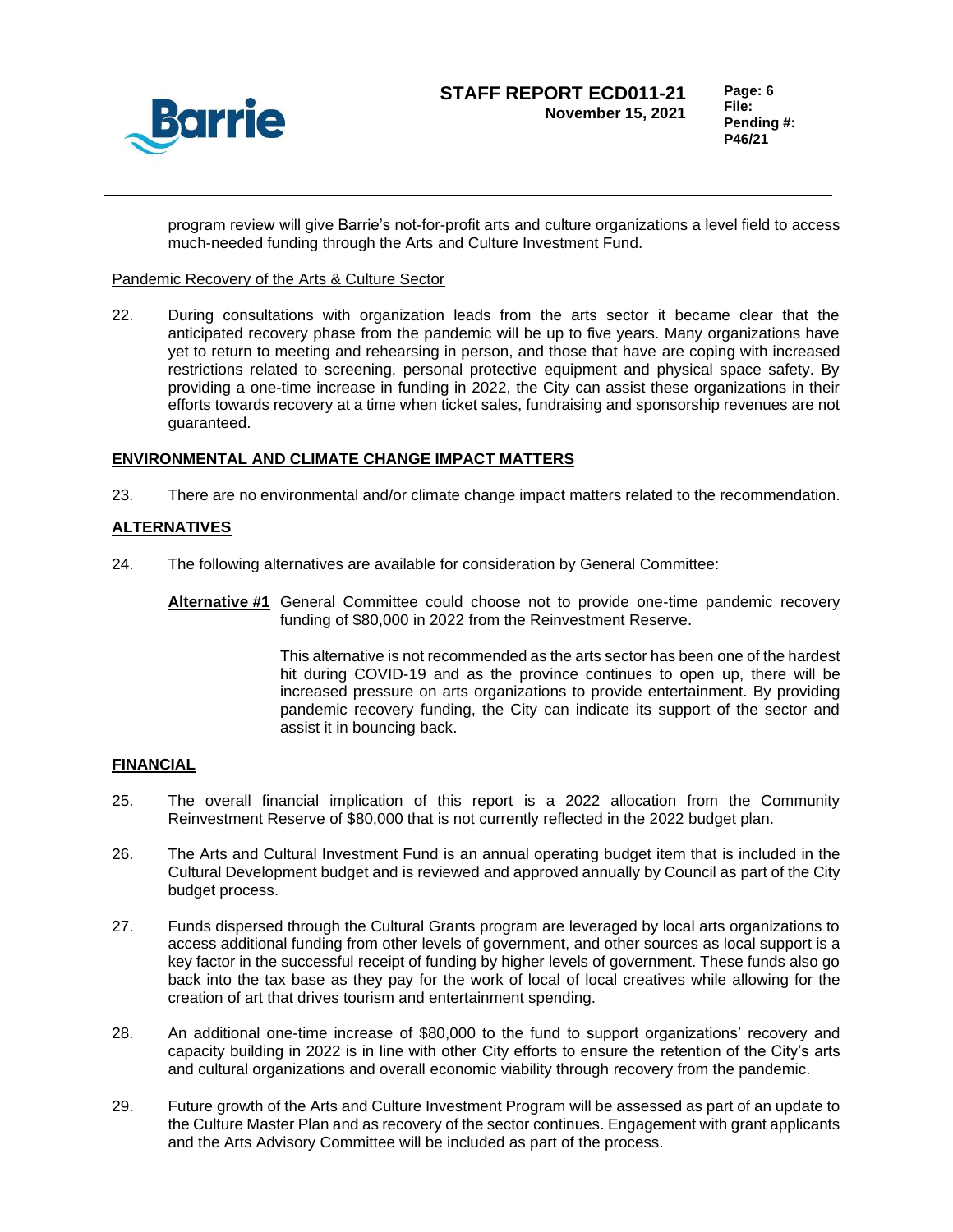

**Page: 7 File: Pending #: P46/21**

## **LINKAGE TO 2018-2022 COUNCIL STRATEGIC PLAN**

30. The recommendation(s) included in this Staff Report support the following goals identified in the 2018 - 2022 Strategic Plan:

Growing our Economy

Offering Innovative and Citizen-Driven Services

- 31. A supportive cultural grants program that promotes targeted investment positively contributes to the economy through cultural tourism, employment and talent attraction, in addition to the funds leveraged and invested in the community from other levels of government and other programs and sponsors. Further, the wrap-around services provided in complement to a cultural grants program, delivers tools, resources and information to support the growth, stability and resilience of the arts organizations operating in the City.
- 32. The recommendations in the report support innovative and citizen-driven services by streamlining application process, providing greater transparency and clarity into the program that improves customer service excellence and will allow staff to deliver this service more effectively.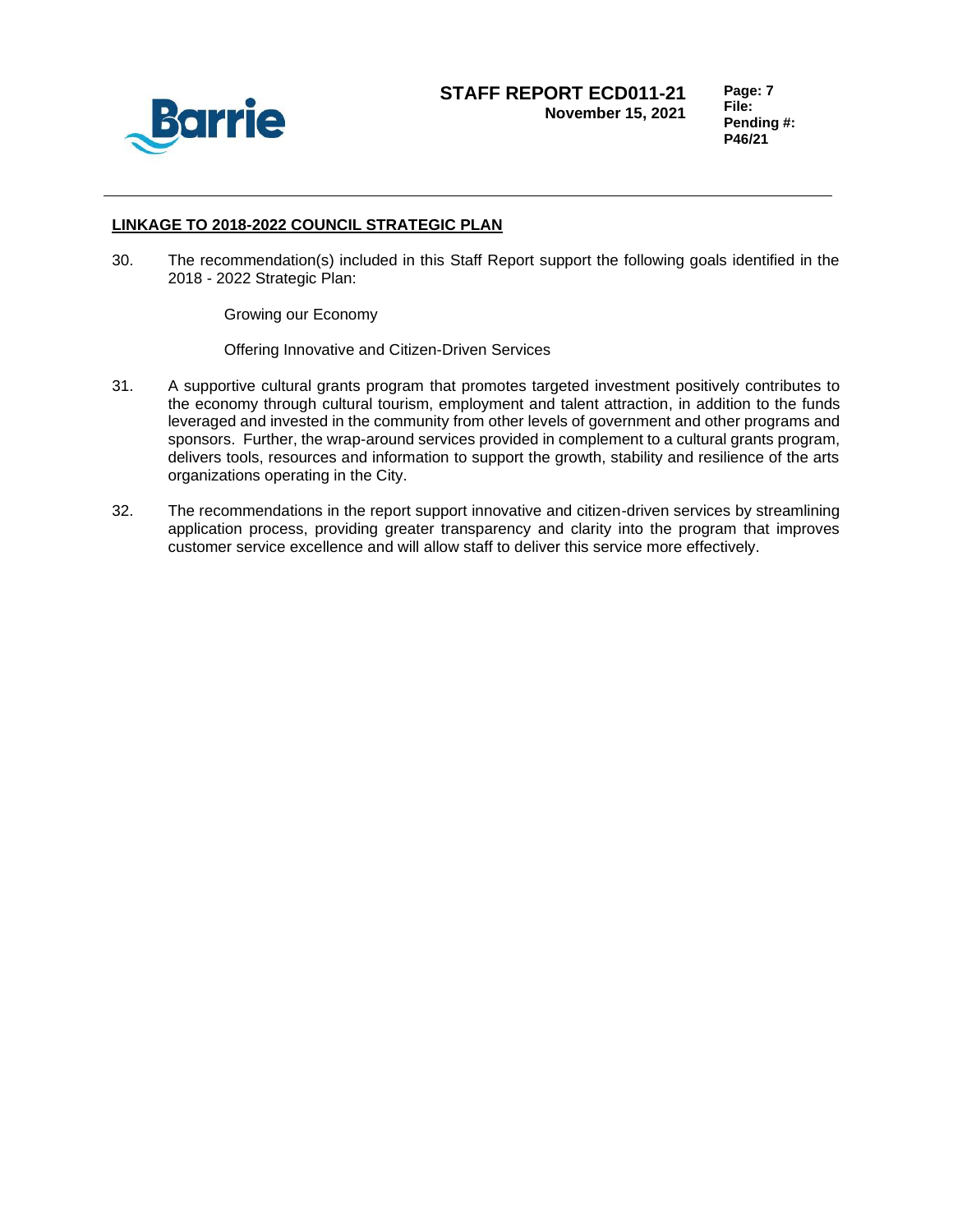

**Page: 8 File: Pending #: P46/21**

**APPENDIX "A" – Arts and Culture Investment Program Guidelines**

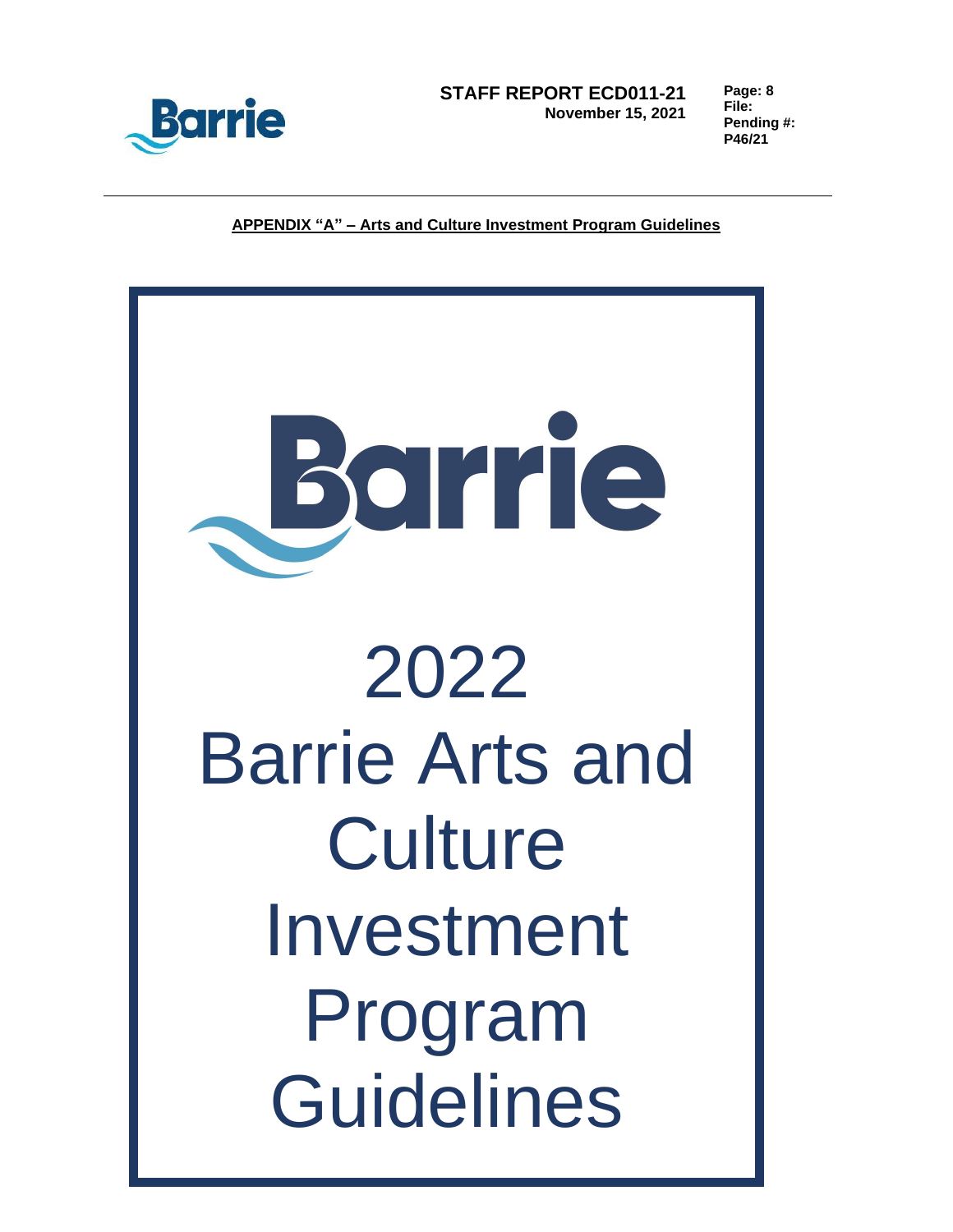

# **BACKGROUND**

A key recommendation of the *Building a Creative Future* – A Plan for Culture report (2006), was the establishment of a Department of Culture. In 2019, the Economic & Creative Development Department was formed, bringing Business Development, Culture and Entrepreneurship together. The responsibilities of this department include those of the former Culture Department: development of cultural policies and strategies that reflect the diversity of the Canadian demographic and programs that build sustainability in the creative sectors. In addition, the department administers the dissemination of funds to support and promote cultural organizations, cultural workers, cultural and creative industries, cultural activities and cultural consumers. The department also provides advice, counsel and strategic planning input on cultural development to all City departments, to City Council and to Barrie's cultural sector through:

- The collection and maintenance of cultural sector information and analysis including statistics, financial profiles, research material, surveys and studies;
- Interaction with the Barrie Arts Advisory Committee, created to connect, market and represent the cultural sector;
- The development of policies to assist and guide the development of cultural infrastructure;
- The recognition of cultural and creative industry achievements through the management of Barrie Arts Awards;
- Communication of the culture sector's achievements and its benefit to the larger Barrie population;
- The promotion of Barrie to cultural and other tourists through the marketing of Barrie cultural and creative industry events and organizations;
- Cultural and creative sector advocacy, mapping, planning, capacity building and the integration of cultural tourism strategies in the direction and planning of other City departments;
- The oversight of cultural sector funding through the administration of operational and project grants.

## **ARTS & CULTURE INVESTMENT FUND**

The overall goal of the Barrie Arts and Culture Investment Program is to help strengthen Barrie's arts and culture ecosystem through strategic investments in the work of artists and creative organizations. Through this investment, the Fund provides Barrie residents and visitors to the area with the opportunity to enjoy and actively participate in arts and cultural activity while:

- Strengthening the relevance, responsiveness, effectiveness and resilience of Barrie's arts and culture sector.
- Developing Barrie's identity as an arts friendly City.
- Enhancing Barrie's social, economic and cultural prosperity by supporting Council's 2018-2022 Strategic Priorities.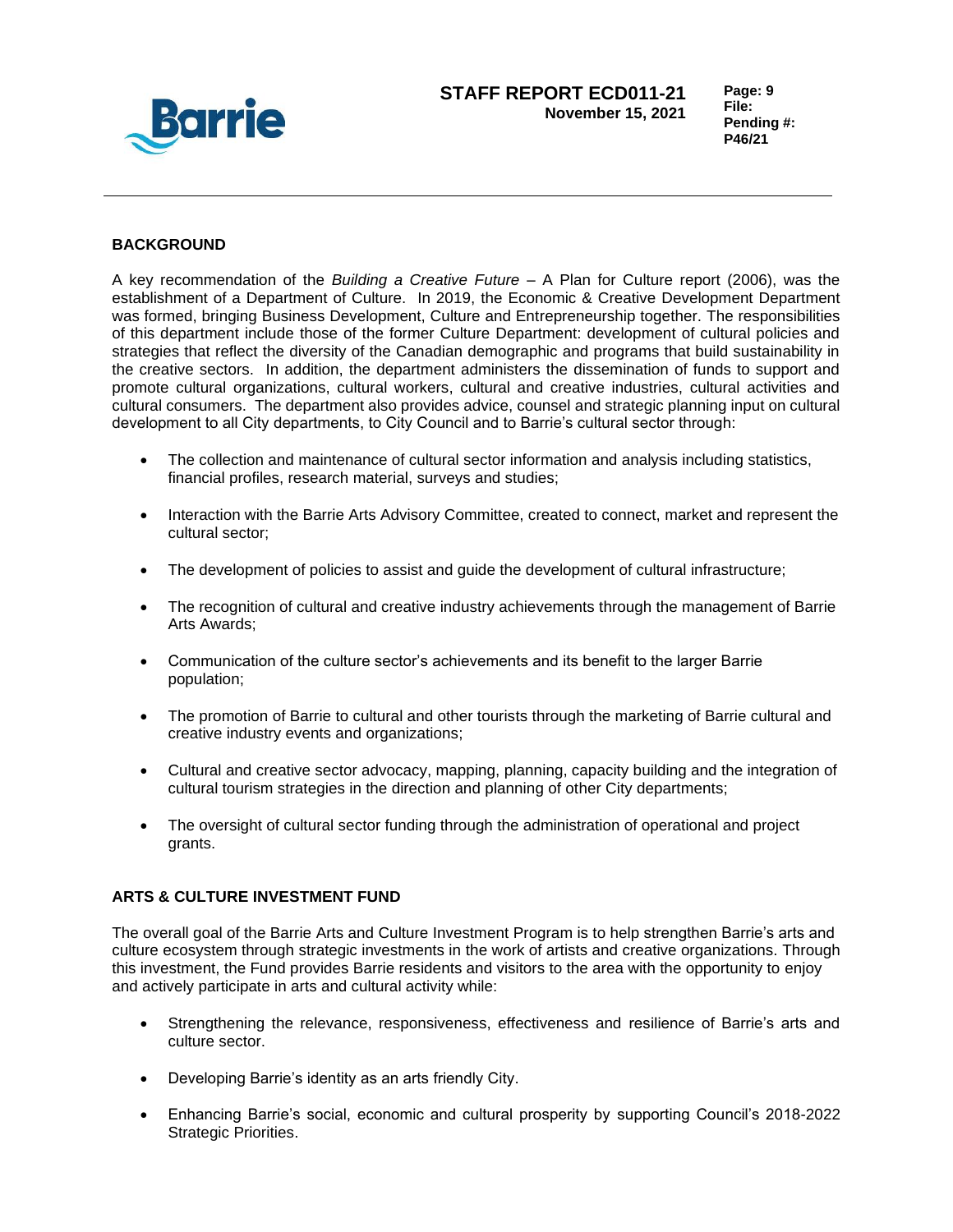

**Page: 10 File: Pending #: P46/21**

We welcome diversity of cultural and artistic expression and practice.

The total amount of money dispersed through the Arts and Culture Investment Program will vary from year to year depending on the Economic & Creative Development Department's annual budget allocation from Barrie City Council. This, and the priorities reflected in the strategic goals and objectives set by Barrie City Council, will determine program budgets and how funds are allocated through each program.

# **Principles in Awarding of Funds**

The Economic and Creative Development Department is guided by three key principles in the awarding of funds through the Arts and Culture Investment Fund: first, arm's length – which defines its relationship with all levels of government, secondly, peer assessment – which defines its relationship with the arts community and third, reflecting the diversity of the community.

The department operates at arm's length from all levels of government in awarding funds. It has full authority to make funding decisions within the priorities reflected in the strategic goals and objectives set by the department and approved through the budget process by Barrie City Council each year. Funding decisions are directed to supporting and building excellence within Barrie's arts and cultural organizations and projects. This ensures that decisions made are based on artistic and organizational merit, not political criteria.

Peer assessment ensures that the department uses knowledgeable arts professionals to assess funding applications, advise on priorities, and make recommendations on the awarding of funds. Through peer assessment, the department will directly utilize the expertise of the broader regional, provincial and national arts community to ensure that funds are awarded to arts organizations and projects with the utmost integrity, transparency and fairness. Peer assessment is regulated by departmental policies, processes and procedures that are approved by Barrie City Council and are consistently communicated and applied.

## **Building Capacity in the Arts**

The oversight provided by the Economic and Creative Development Department will support the development of arts and culture organizations in Barrie. This will encourage a deeper understanding of the advantage that the arts bring to us all. Supporting excellence through the awarding of funds helps to build better arts organizations and is a stepping stone to Barrie's future in the development of arts audiences, excellence within our arts sector, growth of our arts and culture economy, and the promotion of Barrie as a cultural tourism destination.

Supporting the growth and sustenance of the arts in Barrie through focused investment in our arts and cultural organizations enriches the quality of life of Barrie residents, provides increased educational opportunities, and supports the growth of our economy. The department will, through its Arts and Culture Investment Fund, sustain excellence, regional activity, and linguistic and cultural diversity and identity.

Community participation is also a priority outcome of our arts funding. Barrie's Arts and Culture Investment Program will support and encourage opportunities for arts education, public participation, and community involvement.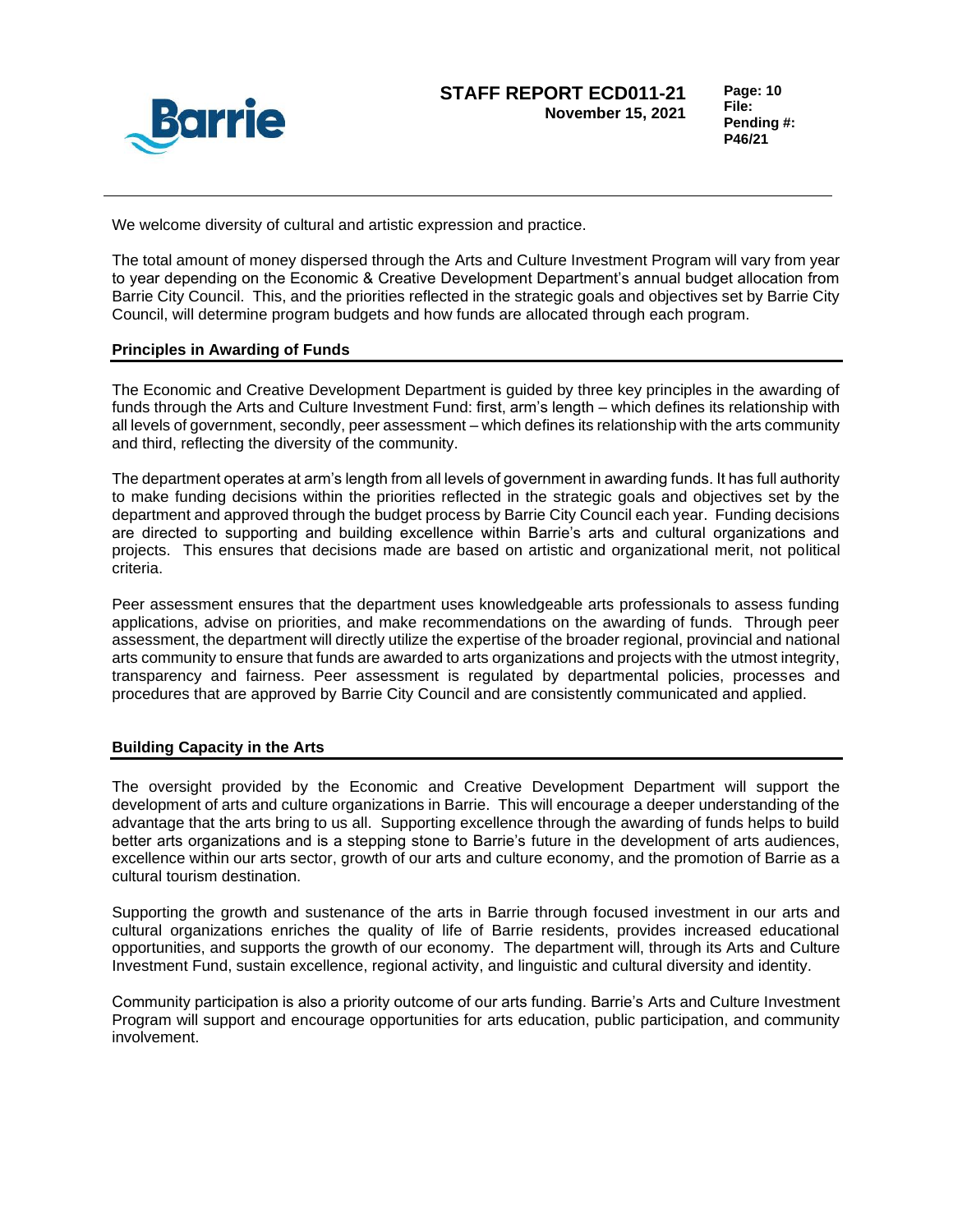

**Page: 11 File: Pending #: P46/21**

# **FUNDING CATEGORIES**

The City provides ongoing support to not-for-profit arts and culture organizations in Barrie through three types of grants – operational, project, and capacity building.

# **OPERATIONAL CATEGORY**

Provides annual grants with a stable funding base to support the operation (administration and programming) of established professional, semi-professional and emerging arts and culture organizations operating within Barrie to enable them to further their mission.

## **Two Streams:**

- 1. Operating Budget of \$75,000 or more An incorporated not-for-profit professional or semiprofessional arts and culture organization that has an operating budget of \$75,000 or more at the time of application and has a history of sustained activity on a year-round basis.
- 2. Operating Budget of less than \$75,000 An incorporated not-for-profit professional or semiprofessional arts and culture organization that has an operating budget of less than \$75,000 and has a history of sustained activity on a seasonal or year-round basis.

**Note: For organizations whose operating budgets are \$75,000 or more funding requests cannot exceed 30% of the total organization budget. For organizations whose operating budgets are less than \$75,000 funding requests cannot exceed 60% of the total organization budget.** 

## **Eligibility:**

- Must be an incorporated not-for-profit organization or co-operative operating as a not-for-profit.
- The organization's head office must be located within Barrie with the majority of their funded activities occurring in the city.
- Must have been in operation for two years.
- Must be operating year-round with a demonstrated record of offering programs and services that are open to the public and publicized city-wide.
- Must have proof of sound financial management.

#### **Eligible Expenses:**

• All ongoing artistic and administrative expenses are eligible

#### **Ineligible Organizations and Expenses:**

- For-profit organizations and ventures.
- Religious activities.
- Religious organizations.
- Political parties.
- Hospitals.
- Foundations.
- Funding bodies or organizations.
- Business Improvement Associations.
- Sports Teams.
- Programs or events that promote the Corporation of the City of Barrie.
- Organizations whose activities are deemed to come under the jurisdiction of other levels, divisions, departments or agencies of the City of Barrie or other governments, i.e. school boards, postsecondary institutions, social service organizations.
- Fundraising activities.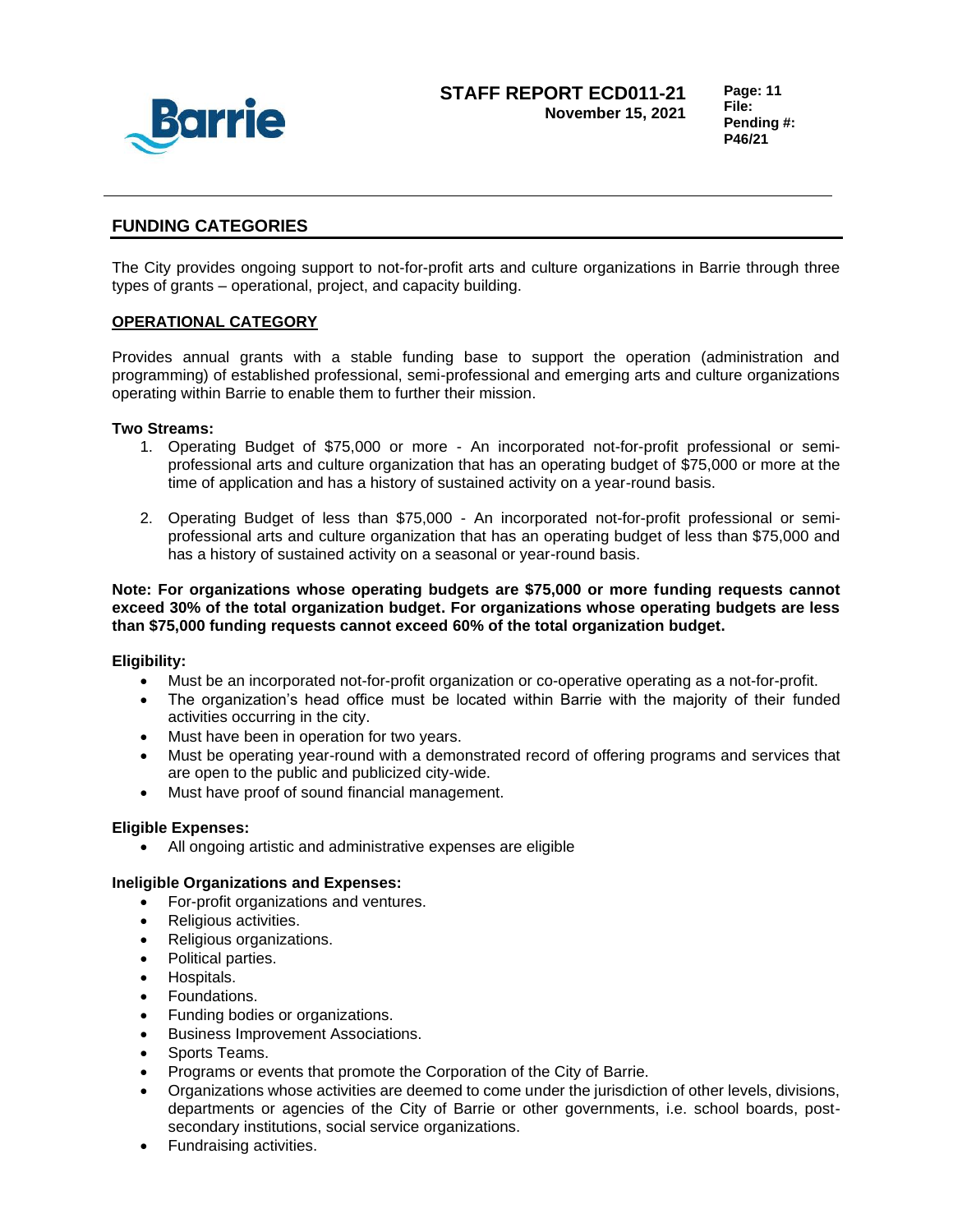

**File: Pending #: P46/21**

**Page: 12**

- Activities that take place outside of the city of Barrie.
- Capital projects.
- Purchasing of buildings / real estate.
- Renovations.
- Equipment purchases.
- Alcohol.
- Travel.
- Deficit reduction.
- Retroactive activity.
- HST.

# **Other Eligibility Notes:**

- Applicants with any outstanding final reports or other requested follow up material are ineligible for subsequent funding.
- Late applications will not be accepted.
- Funding applications must not be signed by City of Barrie employees or City Councillors.
- All applicants are strongly encouraged to contact staff prior to submitting an application to discuss their program details.
- Organizations that receive an Operating grant may also apply for either a Project & Capacity Building Grant (one stream only) and only if they are applying for under \$50,000 in operating funding.
- City of Barrie employees who wish to apply to the Barrie Arts & Culture Fund must contact the program manager (Culture Officer – Development) prior to applying and may be asked to sign applicable Conflict of Interest forms.

# **PROJECTS & CAPACITY BUILDING CATEGORY**

Provides grants to arts and culture organizations to support project-based initiatives that contribute to the development of Barrie's arts and culture sector by exposing more individuals, communities and areas of the City to creative experiences (Projects) or; to support capacity building strategies, organizational development projects and professional development initiatives to build administrative and management capacity in the arts (Capacity Building).

## **Two Streams:**

(Applicants may only apply to one stream per year)

- 1. Projects Open to both established and emerging not-for-profit professional or semi-professional arts and culture organizations that have been in operation for at least one year.
- 2. Capacity Building Open to both established and emerging not-for-profit professional or semiprofessional arts and culture organizations that have been in operation for at least one year.

# **Eligibility:**

- Can be an incorporated not-for-profit organization or an unincorporated group with not-for-profit goals and governance structure.
- The majority of the organization's operations or the funded project activities are occurring in Barrie.
- Must have been in operation for at least one year.
- Must have a demonstrated record of offering programs and services that are open to the public and publicized city-wide.
- Must have proof of sound financial management.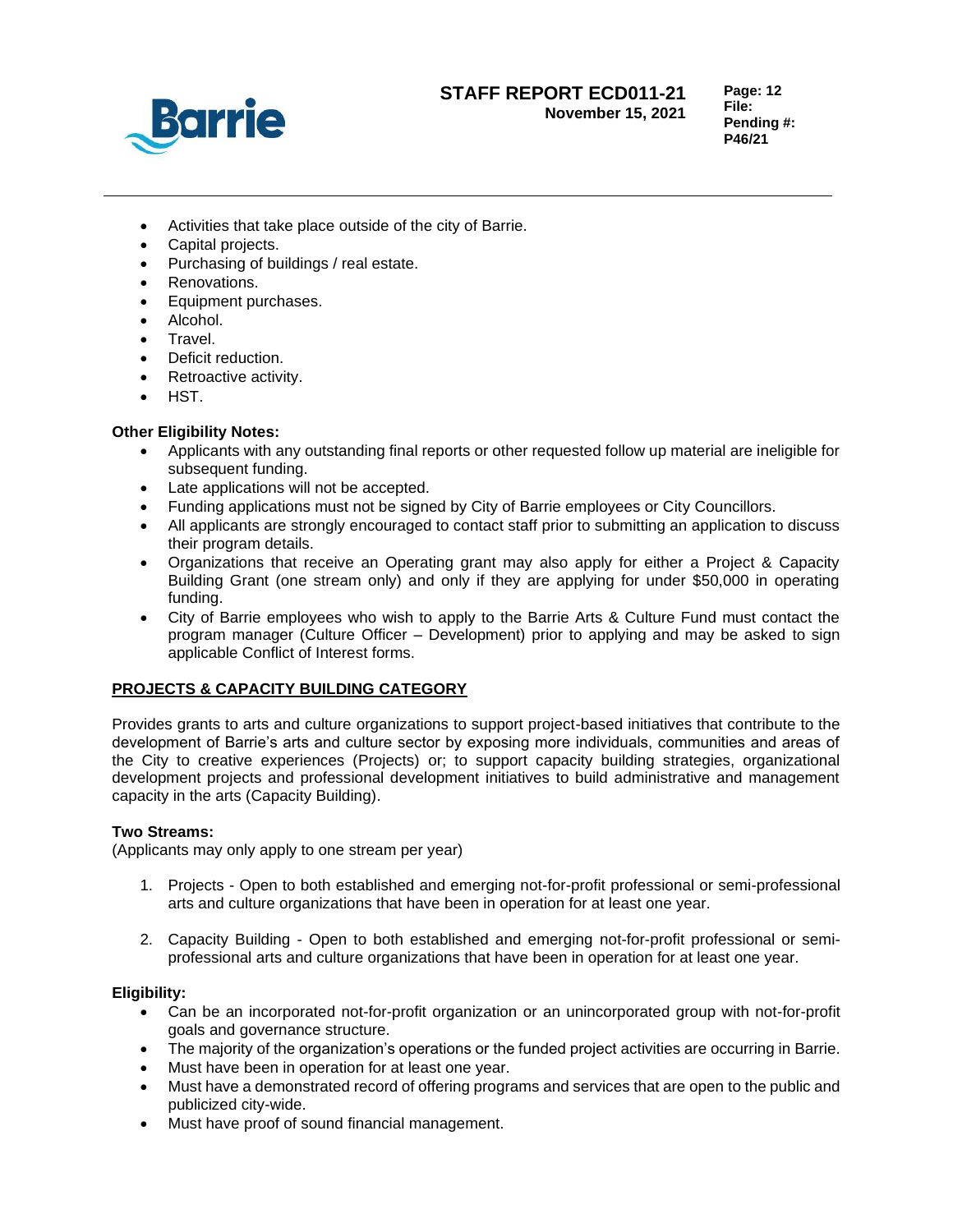

**Page: 13 File: Pending #: P46/21**

# **Eligible Expenses:**

*For Project-related activities:*

- Costs including supplies, fees and expenses for artists, artisans, demonstrators, and performers of arts and cultural activities.
- Volunteer costs (e.g., training, food, non-alcoholic beverages, distinctive clothing).
- Logistical, production and technical requirements (except for alcohol related costs).
- Marketing, promotion and audience development.
- Administration.
- Insurance.
- Policing and security cost (except for those costs related to alcohol).
- Road closure expenses.
- Evaluation.

# *For Capacity Building-related activities:*

- External experts / consultants / coaches' fees and travel costs (travel limited to Ontario).
- Professional development fees and travel for participation in seminars or workshops.
- Mentor and job shadowing honoraria and travel costs (limited to within Ontario).
- Fees related to the use of licensed organizational development tools and related costs.
- Direct administrative costs related to the project.
- Public consultation costs.

## **Ineligible Organizations & Expenses:**

- For-profit organizations and ventures.
- Religious activities.
- Religious organizations.
- Political parties.
- Hospitals.
- Foundations.
- Funding bodies or organizations.
- Business Improvement Associations.
- Sports Teams.
- Activities, events or projects that have taken place before the program deadline date or that have been completed before the results of the granting process have taken place.
- Programs or events that promote the Corporation of the City of Barrie.
- Organizations whose activities are deemed to come under the jurisdiction of other levels, divisions, departments or agencies of the City of Barrie or other governments, i.e. school boards, postsecondary institutions and social service organizations.
- Fundraising activities.
- Capital projects.
- Purchasing of buildings / real estate.
- Renovations.
- Alcohol.
- Deficit reduction.
- Retroactive activity.
- HST.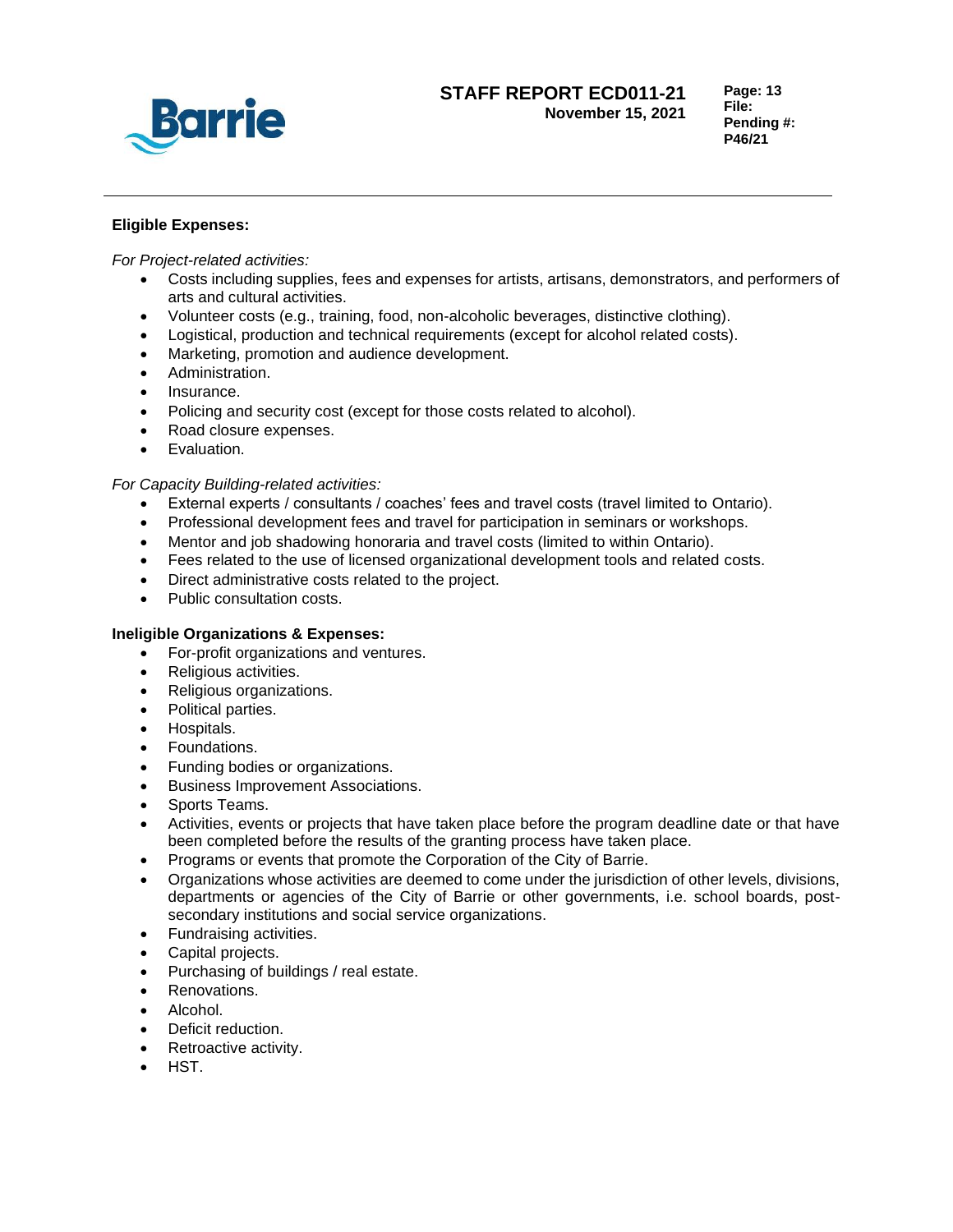

# **Additional Project stream-specific ineligible expenses:**

- Ongoing operations not directly related to the project.
- Day-to-day collections management activities not directly related to the project such as acquisitions, conservation, accessioning / deaccessioning, cataloguing, inventory, photography and the digitization of collections.
- Purchase of equipment not directly related to the project.
- Capital costs.
- Development of project proposals or applications.
- Website development projects linked to in-house operations and not related to the project.
- Alcohol and associated expenses (permit fees, police, fencing, etc.) required to provide alcohol to project participants.
- Creation, production and / or distribution of souvenirs.
- Travelling costs.
- Expenses related to competitions (e.g., purchase of prizes, expenses of jury members).
- Expenses not directly related to the project or project components / activities that take place outside of the city of Barrie.

## **Additional Capacity Building stream-specific ineligible expenses:**

- Attendance at annual professional service organization general meetings or conferences.
- Ongoing operating costs (including staff time).
- Publications.
- Undergraduate, post graduate or other academic and professional training.
- Capital project planning studies.
- Capital and equipment costs.
- Mandated training (e.g. Workplace Hazardous Materials Information System (WHMIS) or Accessibility for Ontarians with Disabilities Act (AODA).

## **Please note:**

- The acceptance of an organization's application is not a guarantee of funding; an organization that has received funding in the past may be denied.
- Your application may be denied if the organization has not submitted their funding report from the previous year prior to applying for the current year.
- The City expects other community support through other government contributions and/or selfgenerated income, and the City of Barrie Arts and Culture Investment Program is never to be the sole source of revenue of any applicant.

# **Organizations That Qualify**

**Performing Arts Organizations**: (includes theatre, dance, music, and spoken word)

- Producing and presenting programming, activities and services primarily in the disciplines of dance, theatre, spoken word and music; or
- Contributing to public participation, community involvement in performing arts and arts education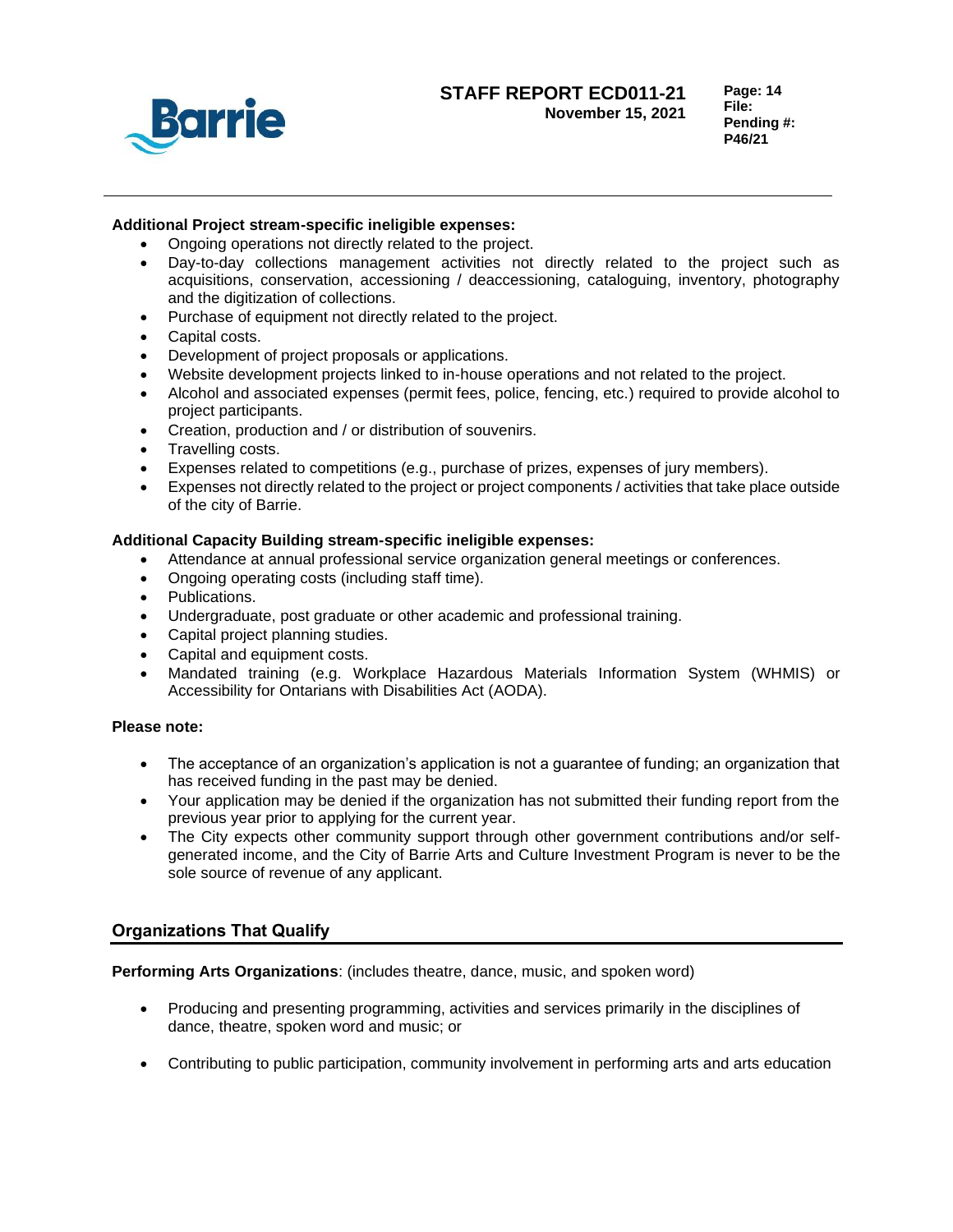

Performing arts grants contribute to the development and provide operating support to performing arts organizations in Barrie, to assist them in producing and presenting programs and providing services to the public. The program funds performing arts organizations that contribute to arts education, public participation and community involvement in the performing arts. Through their professional staff, or board of directors performing arts organizations create a context in which performances and performers are seen in relationship to their discipline, to their community, and to the national professional practice within each field.

**Visual Arts Organizations**: (includes public art galleries)

- Preserving, interpreting, and presenting works of art and holding art collections in trust; or
- Creating a context in which artists and their works are viewed in relationship to visual arts, culture and the community at large

Visual arts grants assume an organization's leadership role in the promotion, encouragement, and interpretation of the visual and media arts. These organizations provide a meeting place that stimulates dialogue, advocacy, animation and education. Within their facilities and the broader Barrie community, visual arts organizations support an atmosphere that encourages an appreciation and comprehension of the visual arts. Through qualified staff, they create a context in which artists and works of art are seen in relationship to the visual arts, to community and to culture. For the benefit of the people of Barrie, visual arts organizations, including public art galleries, preserve, present, and interpret works of art and can hold art collections in trust.

## **Arts Service Organizations**:

- Membership-based organizations providing services and programming in support of advancing individual or organizational development capacity and promoting awareness of arts and culture in Barrie; or
- Contributing to community participation, arts education and public involvement in the arts and culture in Barrie.

Arts service organizations support Barrie's artists and arts organizations. Grants will contribute to the development of arts service organizations (ASOs) that provide services and programs to support their members' professional and amateur careers or organizational development and promote an awareness of the arts in Barrie. The ASO program funds activities that contribute to arts education, public participation, and community involvement in the arts in Barrie. Priority is given to organizations that provide service to Barrie's artists and arts organizations, who reflect the range of artistic practices in the community, while supporting excellence, regional activity and linguistic and cultural diversity. Activities and initiatives supported should contribute to the professional and/or career development of artists and arts organizations in Barrie such as:

- Skills development programs and workshops
- Networking opportunities (conferences and seminars etc.)
- Delivery of training and advice to members
- Communications to and information for professional artists and arts organizations
- Need analysis, membership and audience surveys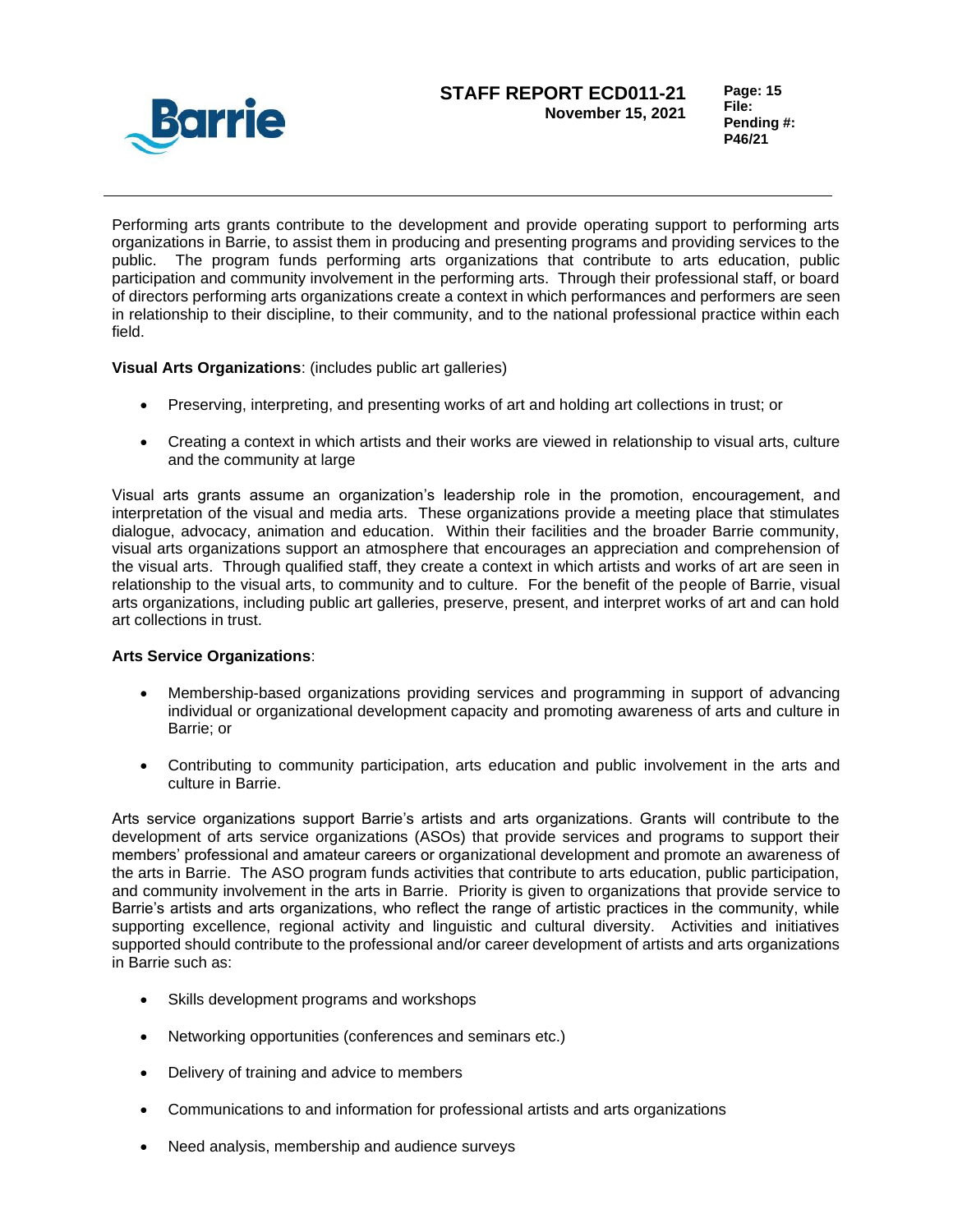

• Arts organizations board development and governance issues

# **Literary Arts Organizations:**

- Producing literary works in forms that include, but are not restricted to fiction, non-fiction, short stories, poems, play writing and screen writing; or
- Contributing to public participation, community involvement in the literary arts.

Literary arts can be defined as an art form that is expressed and draws its inspiration and subject matter from literary texts. It may include, but is not restricted to; fiction, non-fiction, short stories, poems, play writing and screen writing. Organizations that are collectives of literary artists or associations serving literary artists are eligible to apply.

## **New Media Organizations:**

- Producing and presenting programming, activities and services primarily in a form that creates, displays, and interacts with imagery, sound and text involving technologies such as, but not limited to, video, film, internet, computer graphics, computer animation and interactive technologies; or
- Contributing to public participation, community involvement in new media arts.

New media organizations are organizations that have evolved because of newly developed technologies. New media can be defined as an arts genre that creates, displays, and interacts with imagery, sound and text involving those technologies. New media therefore encompasses arts works created with these recently developed technologies, and include, but are not restricted to, video, film, internet, computer graphics, computer animation and interactive technologies.

## **Heritage Organizations:**

- Principal focus: Celebrating Barrie's heritage, history and increasing public appreciation and awareness of historical events, people and places through creative and innovative collaboration between historians, archivists, artists and the Barrie community.
- Scope of eligible activities to be aligned with the mandate of the City of Barrie's Heritage Committee.

Heritage organizations are organizations that have evolved their programming around preserving the traditions and historical practices of the community. Heritage practices are ones handed down from our ancestors, such as storytelling.

# **Financial Reporting for Operating Grants only:**

- Verification of financial results of the last completed fiscal year must be submitted with your applications.
- For requests over \$50,000, audited financial statements are required. Requests between \$20,000 and \$50,000 require a review engagement report. Requests \$20,000 and under require an unaudited financial statement that includes a balance sheet and a statement of income and expenses.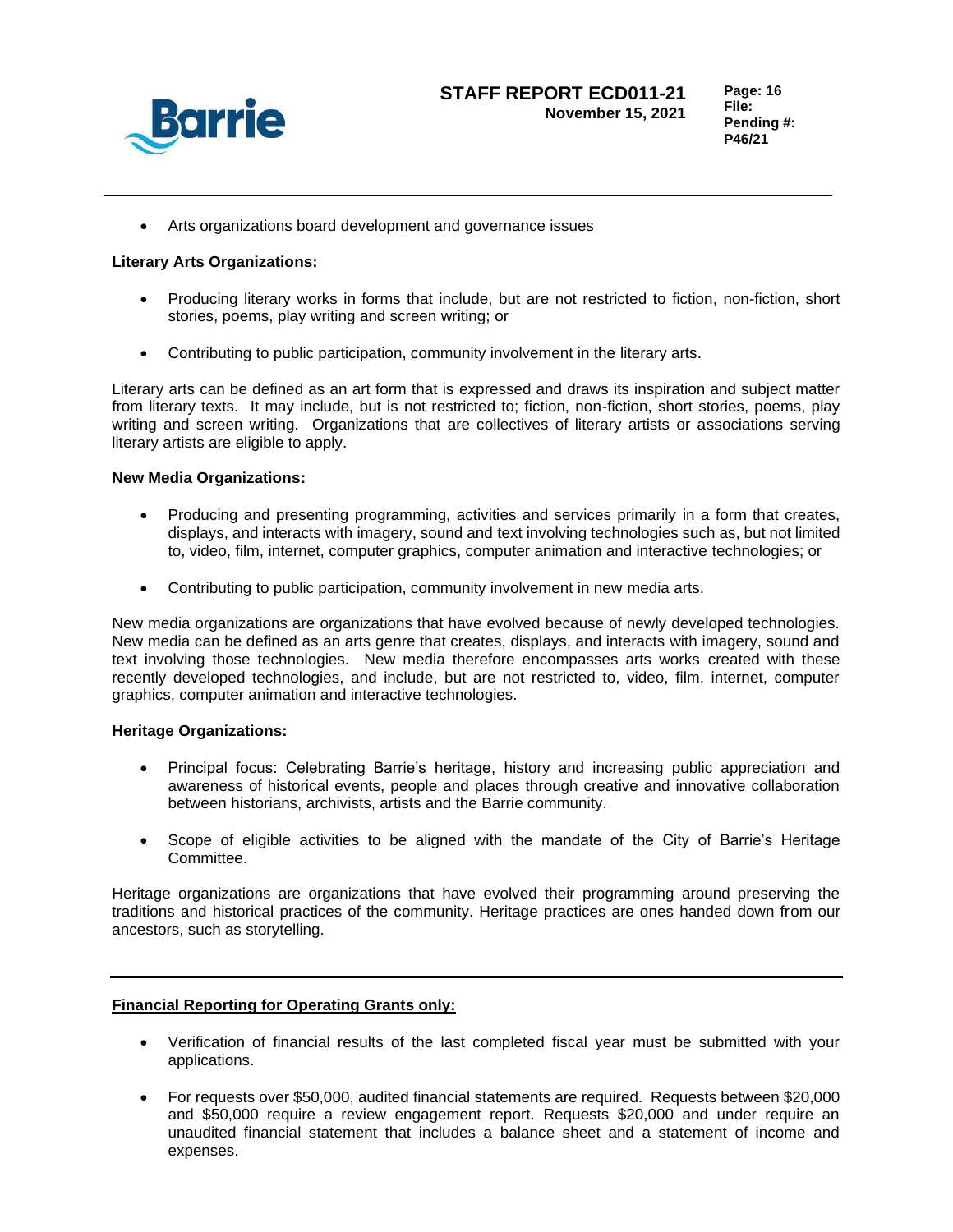

## **Evaluation Criteria and Weighting**

The following criteria recognize that all applications are examined in the context of the strategic goals and objectives set by Barrie City Council each year, as well as the program budget and the number of applications to the program.

Advisory panels evaluate organizations applying for funding using the following criteria in the context of each organization's stated mandate, the scale of its operations and the aesthetic, geographic and/or cultural environments in which it works.

Each application will be evaluated by a peer-adjudication panel using the following criteria and weighting:

# **OPERATIONAL CATEGORY**

- 35% Artistic / Programming Merit and Impact
- 35% Organizational Effectiveness and Capacity
- 30% Community Contribution and Impact / Alignment with City Strategic Priorities

### **Artistic / Programming Merit and Impact as demonstrated by:**

- Contributes to the development of the art form and the artistic / cultural field:
	- $\circ$  Clear programming vision that reflects the organization's mandate and/or mission.
	- o Successful track record of artistic achievement evidenced by standards of excellence in creation, production, exhibition, writing, editing, performance, design, programming and /or services.
	- $\circ$  The applicant's activities bring provincial, national and/or international recognition to Barrie.
	- o Leadership contribution to the development of the arts sector.
	- o Artistic resources allocated to fulfill its mandate, activities and plans.
	- $\circ$  A demonstrated commitment to the development of Canadian work through creation, presentation and or programming at the local, regional, national and/or international level.
	- o Relationships with artist and arts and culture organizations.
- Contributes to the development of itself as an arts and culture organization:
	- o Clear and detailed artistic goals and objectives.
	- $\circ$  A demonstrated commitment to the development, presentation and promotion of Canadian talent, Provincial and/or local and regional artists.
	- o Qualified professional artistic and management personnel.
	- o Policies and practices to compensate artists, artistic and management personnel appropriately.
	- $\circ$  Professional development opportunities for artists, artistic and management personnel.
- Contributes to the development of its audience:
	- o Artistic programming that engages its audience.
	- $\circ$  Additional activities and/or education programs that inform, deepen, broaden and diversify its audiences and their involvement in the organization's work and its experience of the core artistic program.
	- o Audience development initiatives aimed at reaching Barrie's broad, diverse community.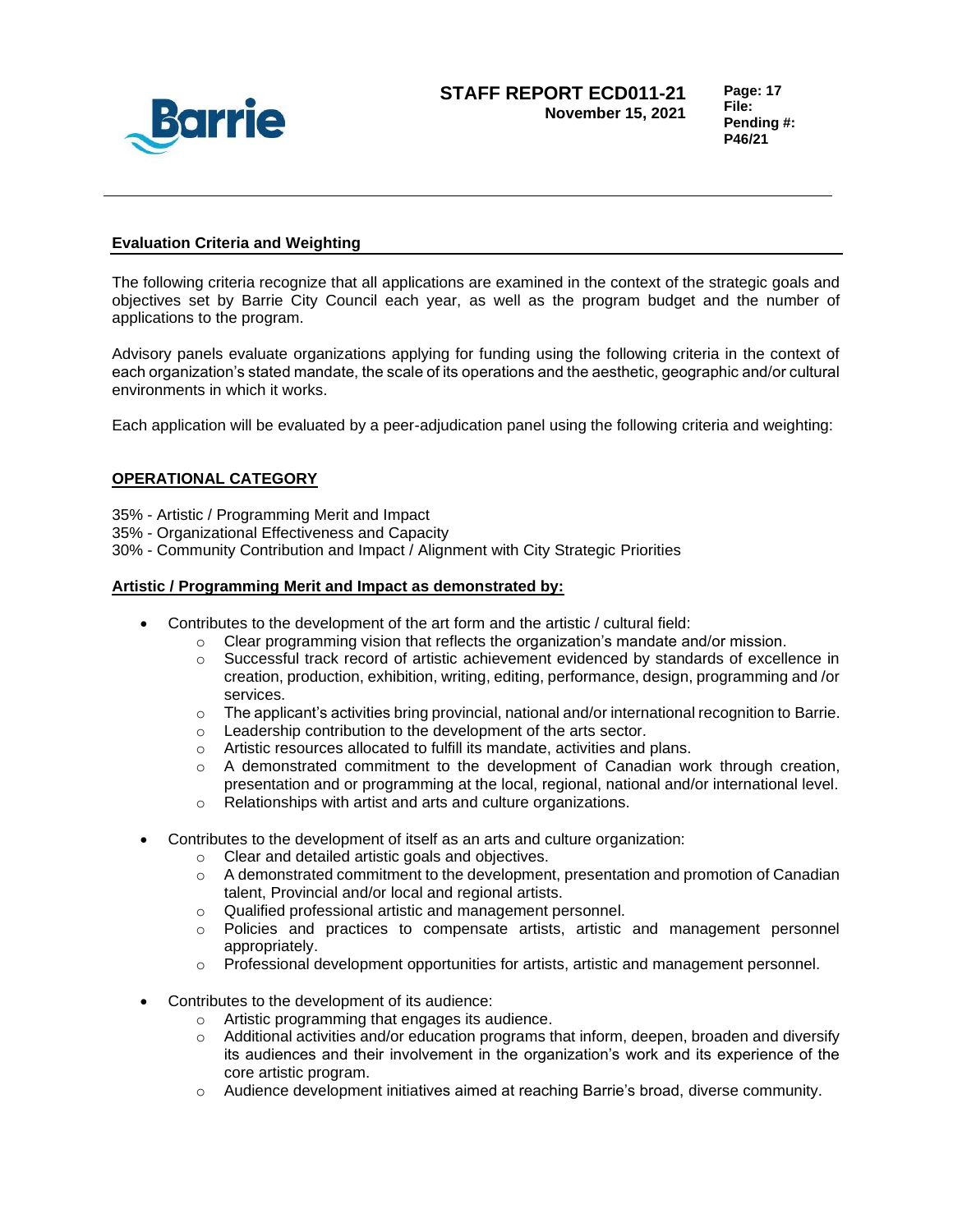

**Page: 18 File: Pending #: P46/21**

## **Organizational Effectiveness and Capacity as demonstrated by:**

- Governance and Planning infrastructure via:
	- o Responsible oversight and active engagement of the Board.
	- $\circ$  A governing body with the necessary structure, composition, and range of skills that reflects Barrie's demographics.
	- $\circ$  A governing body with job descriptions, defined roles, and a system for evaluating its own performance and has policies for governing body renewal and recruitment.
	- o Succession plans for members of the senior staff and/or board of directors.
	- $\circ$  Short and long-term artistic and business plans that guide the governing body and organization in evaluating its success and adapting to changing conditions.
	- $\circ$  Effective evaluation systems to inform planning and achieve fulfill their mission / mandate.
- Operational infrastructure via:
	- o Responsible and accountable management.
	- $\circ$  Plans that guide the allocation of financial and human resources and qualified professional artistic and administrative staff of the necessary size and composition.
	- o Policies / plans including, human resources, compensation, codes of conduct and professional development policies and practices to ensure safe and equitable working conditions.
	- $\circ$  Plans that guide the management and maintenance of physical resources, including collections, archives, equipment and inventory applicable, production, presentation or exhibition space.
	- $\circ$  Plans to adjust operations to adapt to unforeseen circumstances (i.e. pandemic-like events).
- Sound Financial infrastructure via:
	- o Financial stability and viability.
	- o Balanced sources of earned, private and government revenues with plans that generate earned, private, and government revenues.
	- $\circ$  Break-even or surplus budgeting that includes accurate and timely financial records and financial projections justified are detailed in the application.
	- o Plans for any accumulated unrestricted surplus or restricted reserves exceeding 25% of the budget, a viable deficit reduction plan if there is an accumulated deficit exceeding 10% of the budget, and policies for and management of organizational assets.

## **Community Contribution and Impact / Alignment with City Strategic Priorities as demonstrated by:**

- Economic Contribution via:
	- $\circ$  Employment and training opportunities for Barrie artists, cultural workers and contractors.
	- o Direct and indirect spending in Barrie.
	- $\circ$  Strong and successful relationships and partnerships with the business community.
- Quality of Life Contribution via:
	- $\circ$  Activities that build partnerships/relationships with the arts sector and with the broader community by fostering a sense of place/community.
	- $\circ$  Artistic programming and activities that encourage public appreciation and participation in the arts.
	- $\circ$  Artistic programming and activities that promote equity and inclusion by engaging with and providing access to artistic and cultural opportunities to under-represented communities.
	- o Offering meaningful opportunities for volunteers.
	- $\circ$  Strong and successful relationships and partnerships with the not-for-profit community.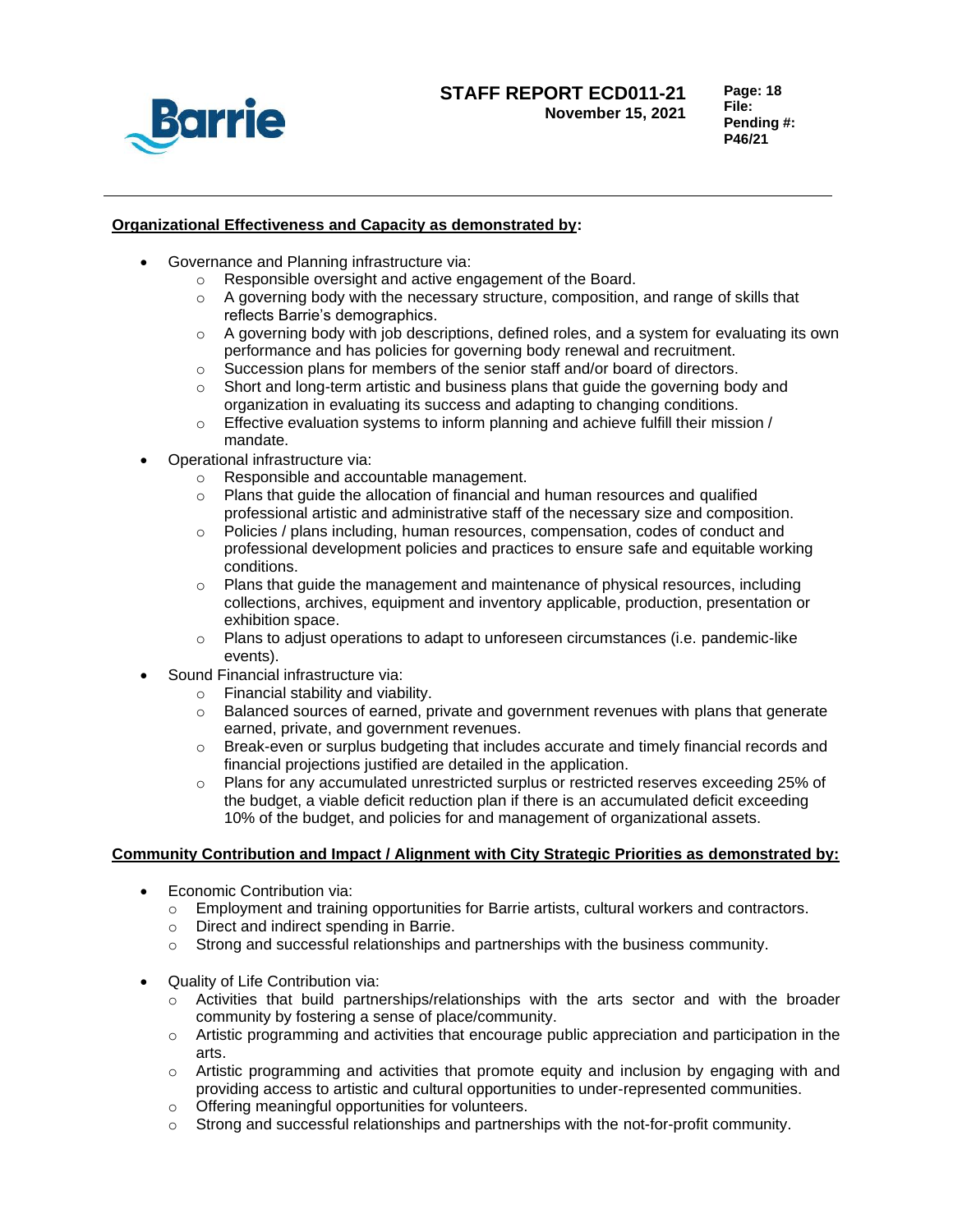

**Page: 19 File: Pending #: P46/21**

 $\circ$  Commits resources to, monitors the effects of public engagement activities, and has strategies for volunteer and donor engagement and management.

# **PROJECT STREAM**

35% Organizational Effectiveness and Capacity 35% Project Merit 30% Community Impact

# **Organizational Effectiveness and Capacity as demonstrated by:**

- Applicant's capacity to deliver the project as proposed and in a manner that demonstrates responsible management.
- Projected project outcomes are realistic.
- The ability to generate earned and private sector revenue for the project (as needed).
- The project demonstrates good use of public funds.

# **Project Merit as demonstrated by:**

- A successful track record in project planning and delivery.
- A clear project direction which reflects the organization's mandate.
- Effective plan including all necessary resources to allow the project to take place- a balanced and realistic budget, volunteers, staff, time management, etc.
- A clear plan to evaluate the success of the project.
- Appropriate and effective marketing and promotion of the project and identifies a target audience.

# **Community Impact as demonstrated by:**

- The project will add to the unique identity of Barrie by providing new, improved or innovative ways for the public to participate.
- The project's potential to generate public support, participation, attendance, and its ability to offer meaningful opportunities for volunteers.
- The project demonstrates strong and successful relationships and partnerships with the for-profit and the not-for-profit community.
- The project offers a unique cultural experience for the residents of Barrie.

# **CAPACITY BUILDING STREAM**

50% Organizational Effectiveness and Capacity 40% Project Merit 10% Community Contribution and Impact / Alignment with City Strategic Priorities

## **Organizational Effectiveness and Capacity as demonstrated by:**

- Alignment of the project with the organization's vision, mandate / mission and place in the community.
- The capacity of the organization to successfully complete the project.
- The probable impact on the organization and its ability to respond to change.
- The capacity of the organization to apply the results of the project.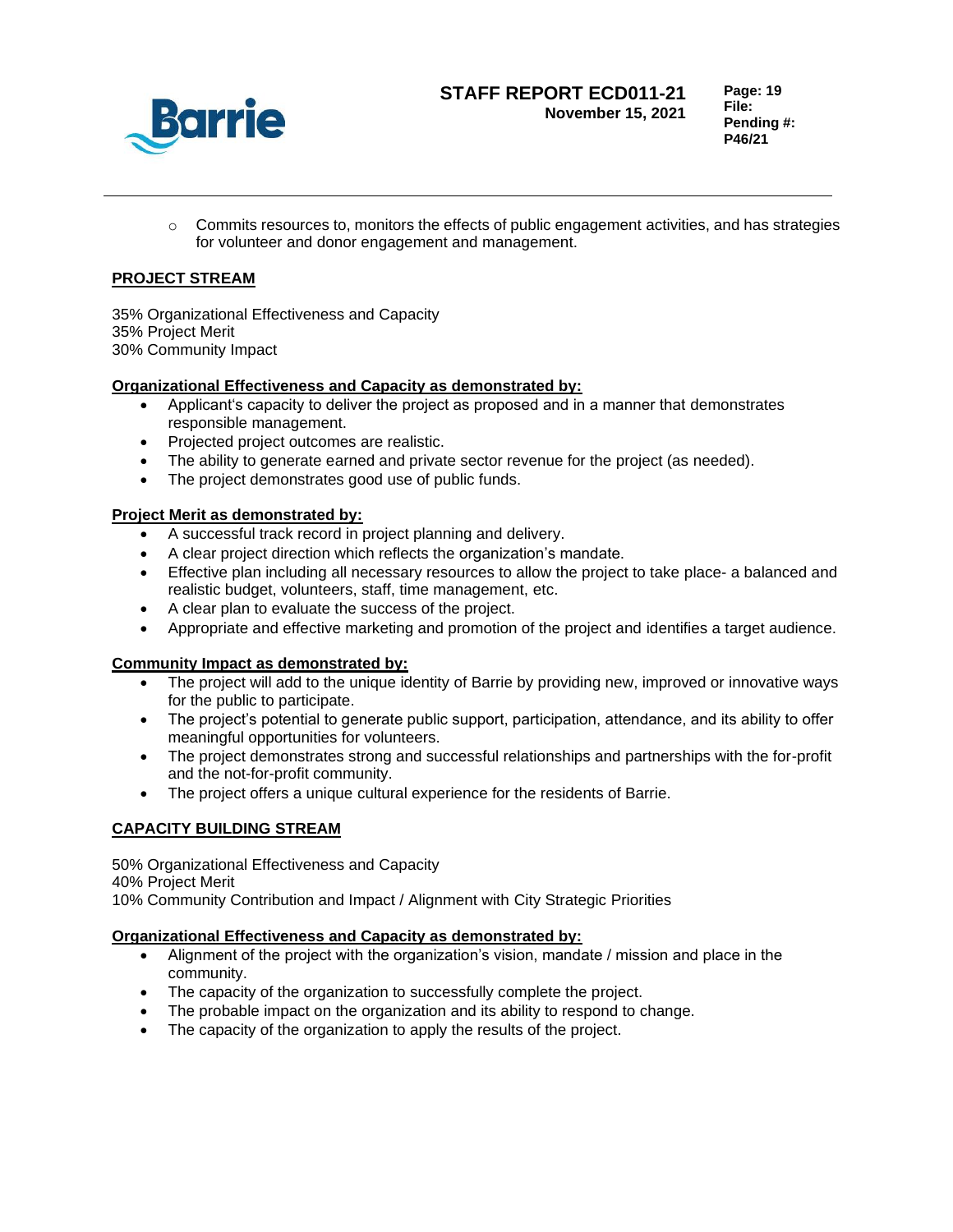

**Page: 20 File: Pending #: P46/21**

### **Project Merit as demonstrated by:**

- The approach to monitor and evaluate the results of the project.
- The suitability of the external expertise (if applicable).
- The project budget.
- The understanding of the capacity issue(s) facing the organization.
- The suitability of the project to address the capacity issue(s).

# **Community Contribution and Impact / Alignment with City Strategic Priorities as demonstrated by:**

- The suitability of the project participants and / or collaborating organizations.
- The skills exchange and / or learning that will be achieved.

# **APPLICATION PROCESS**

# **Application Information Use**

In addition to providing important information for the assessment of the funding application, both the financial and statistical parts of the application provide the City with valuable information enabling them to effectively advocate on behalf of the arts in and for Barrie.

# **Application Forms**

All application forms are posted on the City of Barrie website. There are three mandatory forms: the application, the statistical form and the financial form.

Microsoft Excel versions of the Financial and Statistical forms can be downloaded from the City website, [www.barrie.ca/culturalgrants.](http://www.barrie.ca/culturalgrants) Formulas have been entered into these documents for subtotals, totals, and carry-overs from one year to the next. The formulas along with the line items cannot be changed. Altered forms will not be accepted.

## **Please use the checklist provided at the start of your application form. This will ensure you have submitted a complete application.**

## **What to Submit**

For Operational funding, you must submit either audited financial statements or verified financial results.

For requests over \$50,000, audited financial statements are required. Requests between \$20,000 and \$50,000 require a review engagement report. Requests \$20,000 and under require an unaudited financial statement that includes a balance sheet and a statement of income and expenses.

**Important:** Please check to ensure that your application is complete, signed, accurate, legible and submitted with the correct supplementary forms. We will not automatically notify you when we have received your application package, nor will we notify you if your package is incomplete.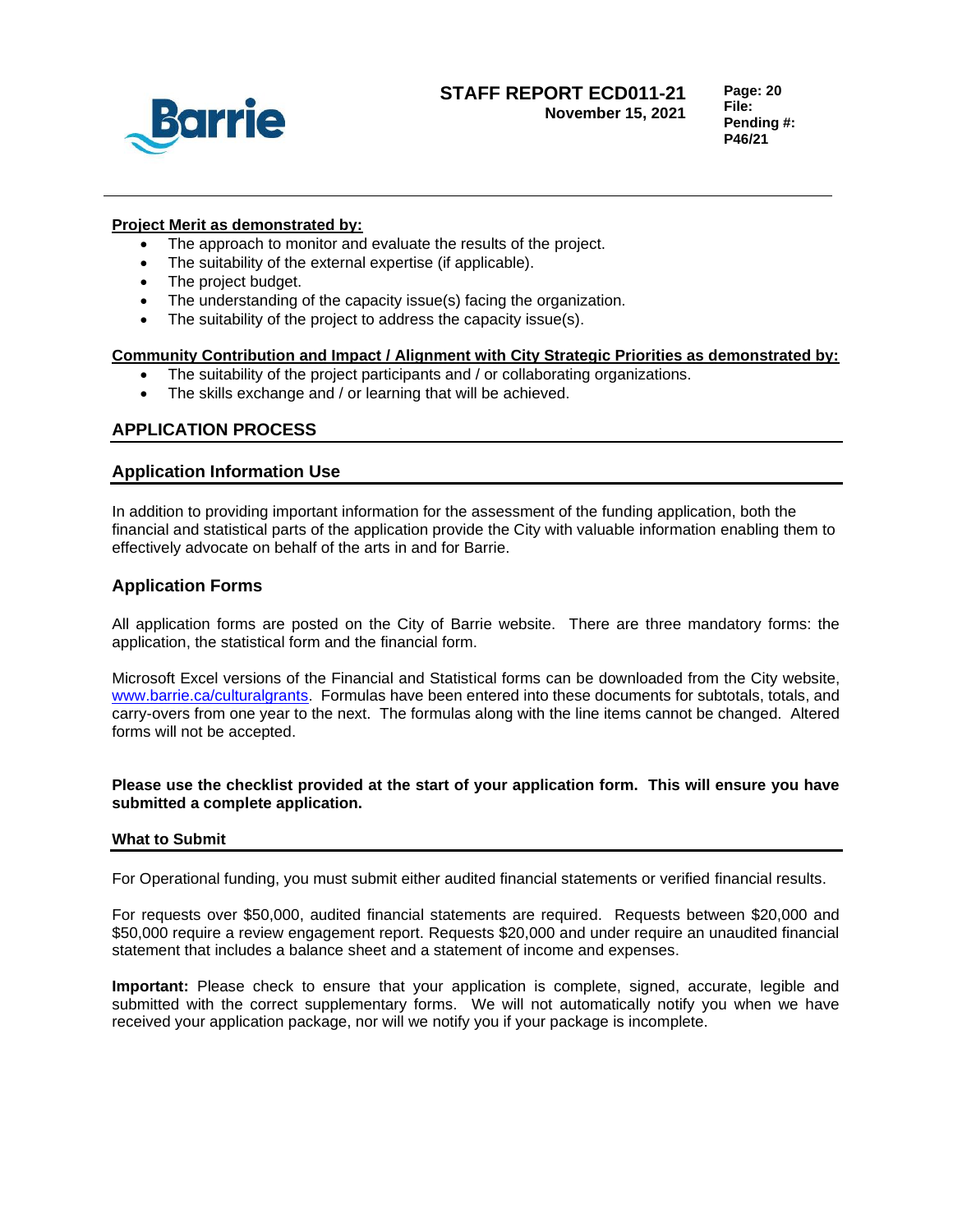

**Page: 21 File: Pending #: P46/21**

Please check your application with this following checklist before submitting.

- □ Operating Application (over \$75K or under \$75K)
- □ Financial form
- $\Box$  Statistical form
- $\Box$  Financial statements

- □ Project Application
- $\square$  Project financial form
- $\Box$  Statistical form

# **Operational Project Capacity Building**

- $\square$  Capacity Building Application
- □ Capacity Building financial form
- $\Box$  Statistical form

# **How to Submit Your Application**

Applications and required forms and documents must be submitted via the online submission link for APLI available a[t www.barrie.ca/CulturalGrants.](http://www.barrie.ca/CulturalGrants) You will be required to create an account before submitting your application, so it is recommended that you login in early to do so. It is the applicant's responsibility to send their application in on time. It is the applicant's responsibility to send their application in on time. We will accept applications **no later than 4:30 pm on Monday, January 10, 2022**. Your application must be complete before submitting. **Applications that are late will not be accepted.**

## **Support Materials**

It is **NOT** mandatory to submit support materials; however, they can enhance your application and provide insight to the jury panel. Support materials include manuscripts, slides, audio and video, brochures or posters, that may be required along with the written sections of the applications.

Please attach support materials no larger than 10 MB total to the submission in APLI. You may also include a link to support materials in the APLI submission form.

## **Assistance with Forms**

The City of Barrie's Cultural Development staff is willing to support you in your application. If you are unclear as to how to complete a portion of the application form, please do not hesitate to call the Economic & Creative Development Department at (705) 728-9850.

# **ASSESSMENT PROCESS**

# **Adjudication Panel**

Adjudication panels are comprised of arts professionals. Adjudicators have a wide range of professional experience, including, work as individual artists within government and for arts service performing arts and visual arts organizations. The panel is comprised of four adjudicators that are external to the community and one who is chosen from local experts who is not an applicant during the current year. Each year, a new adjudication panel will be convened unless it is not possible to do so. The composition of the adjudication panel is intended to represent the range and diversity of applications in the competition. The panel reflects regional, culturally diverse, artistic practices found within Barrie and similar communities in the region of Simcoe County. Adjudicators are paid honoraria for their services and are reimbursed for their expenses.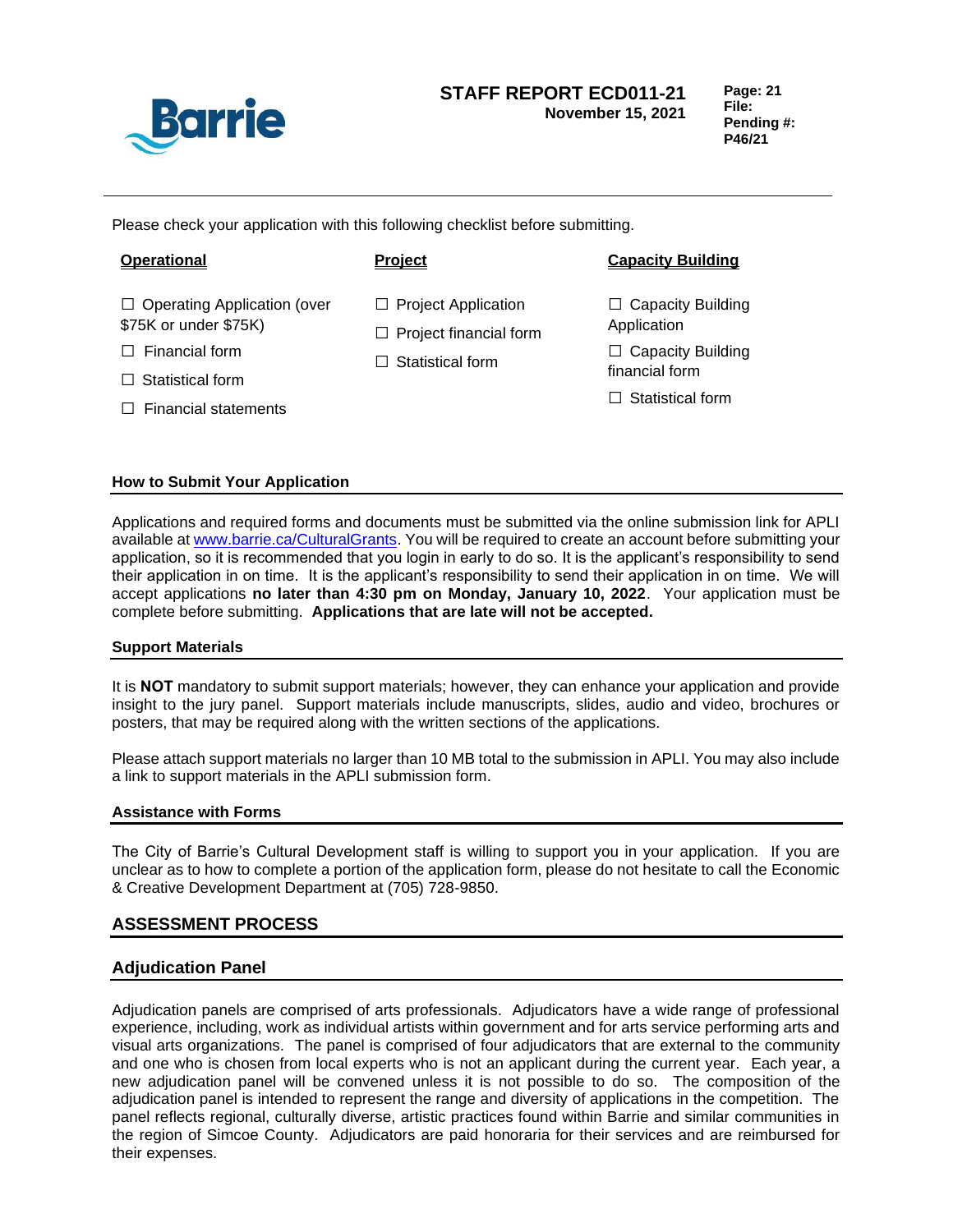

**Page: 22 File: Pending #: P46/21**

The City of Barrie will select adjudicators who:

- have a broad spectrum of knowledge and experience regarding relevant art form/s, artists, arts organizations, and related issues;
- have knowledge of the cultural needs of Barrie or similar communities;
- will provide fair and objective opinions and are able to articulate their opinions and work in a group decision-making environment.

## **Selection of Adjudication Panel**

Community members are encouraged to recommend potential adjudicators for the panel. Forms are posted on the City of Barrie website, [www.barrie.ca/culturalgrants.](file://///barrie.ca/files/Invest/Bus%20Dev/Bus%20Dev/Council/C11-Repts%20to%20Council/2021/www.barrie.ca/culturalgrants) Please submit a digital copy to [Amanda.Dyke@barrie.ca](mailto:Amanda.Dyke@barrie.ca) or hard copy to the attention of Amanda Dyke, at the Corporation of the City of Barrie, 70 Collier Street, Box 400, Barrie, ON, L4M 4T5. Recommendations for adjudicators will be accepted up to December 6, 2021. If you submit a recommendation after that date, it will be considered in next year's recommendations. Adjudicators must live within the Province of Ontario.

### **Role of Adjudicators**

Prior to the meeting to assess the applications, adjudicators are required to become familiar with the program, its assessment criteria, and the City's strategic goals. Adjudicators are required to read all applications and to make notes about each application and grade them accordingly. At the meeting held in Barrie or virtually, in a group decision-making environment, the adjudication panel will review the audio/visual support material together and discuss the applications. Using their knowledge and expertise, the adjudicators will identify funding priorities and make recommendations to City staff.

#### **Confidentiality**

Adjudicators are required to keep the contents of all applications and discussions during the assessment meeting confidential. Adjudicators must not disclose that they have been selected until after the panel has convened. Names of adjudicators will be released with the grant results following each program competition.

#### **Conflict of Interest**

The City of Barrie is particularly concerned with potential conflicts of interest. There are two dimensions of conflict of interest – direct and indirect. There are also two kinds of direct conflict of interest – financial and private.

An adjudicator is in direct conflict of interest with a particular application if he or she, or member of the adjudicator's immediate family (spouse or equivalent, son or daughter, parent, sibling or members of the immediate household), has a financial interest in the success or failure of the application. Staff or board members of an organization, or members of their immediate families, would also be considered in direct conflict.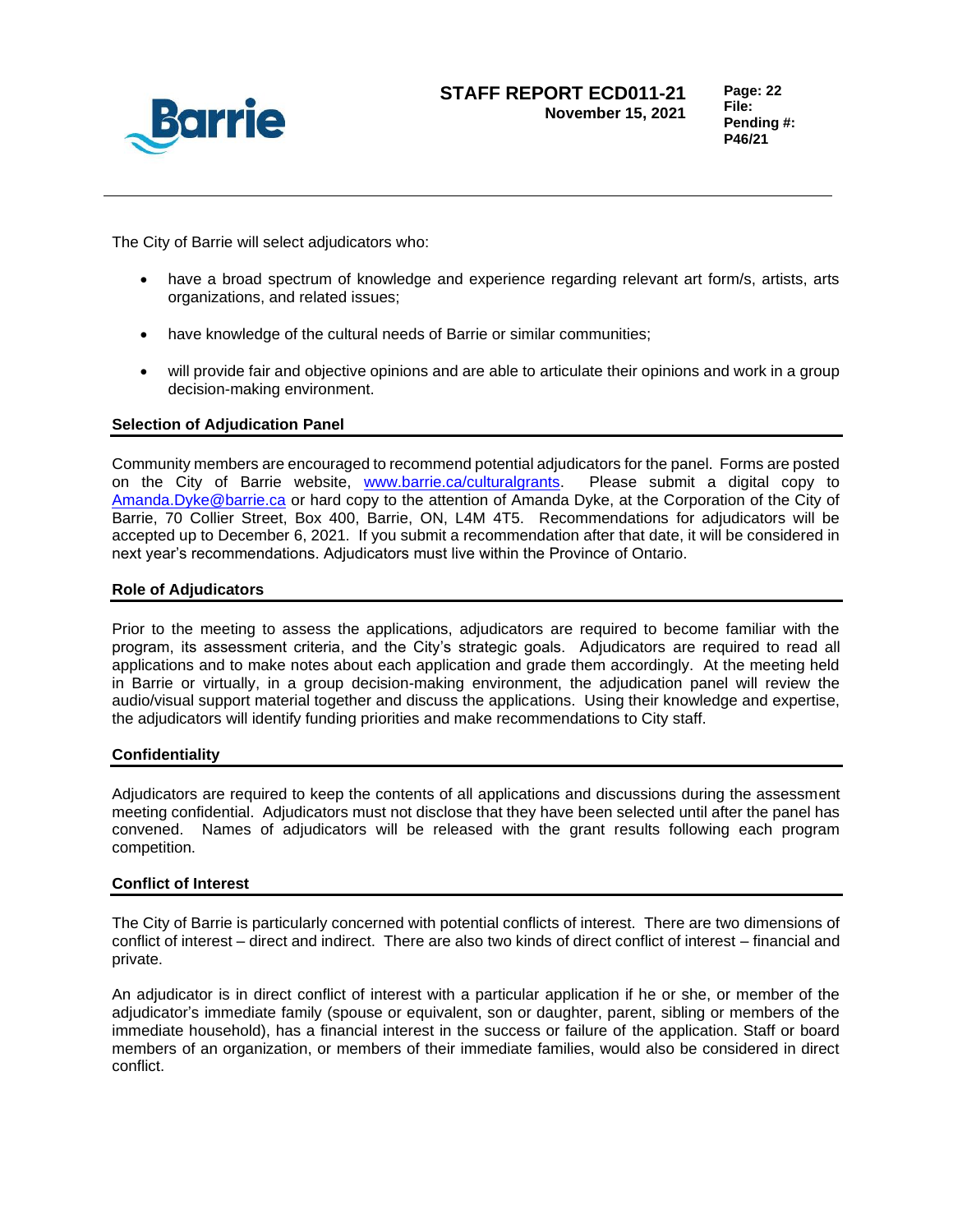

**Page: 23 File: Pending #: P46/21**

An adjudicator is in direct conflict of interest with a particular application, if he or she has a private interest in the success or failure of the application. Staff or board members of an organization, or member of their immediate family (spouse or equivalent, son or daughter, parent, sibling or member of the immediate household), would be in direct conflict. A private interest also includes affiliations or activities that compromise or unduly influence decision making.

Any reason that makes it difficult for an adjudicator to evaluate an application objectively may create an indirect conflict of interest. The City will not choose adjudicators who are in direct conflict of interest with any of the applications being assessed. If a direct conflict of interest becomes apparent, the City will ask the adjudicator to stand down from the panel.

All adjudicators are asked to sign forms to identify conflicts of interest as a further means of documenting the integrity of the process. At the adjudication panel meeting, the City will answer questions and assist them with clarification of information on the applications being reviewed. Their role is to remain objective and facilitate decisions based on the adjudicators' impartiality.

## **ADJUDICATION OF APPLICATIONS**

## **Decision Making Process**

All applications are examined in the context of the City's strategic goals, the assessment criteria and program priorities. For fairness, the eligibility streams within each funding category will be evaluated separately so that applicants from similar sized organizations / artists at similar stages of their careers are assessed amongst like applicants. Within each stream, applications will be evaluated in a comparative context.

Applications will be assessed by the adjudication panel based on the evaluation criteria specific to each funding category. The evaluation criteria and the weighting of the criteria as it relates to the application's final score is detailed in the *Evaluation Criteria & Weighting* section for each funding category. The final application score will have a direct impact on staff recommendations and funding outcomes.

Each member of the adjudication panel will use a 5-point scale to assign a score to the application to indicate how well it meets the evaluation criteria ( $5 =$  "excellent",  $4 =$  "very good",  $3 =$  "good",  $2 =$  "fair",  $1 =$ "poor"). Values of 0.5 and 0.25 may also be utilized. An overall score out of 5 for each application is determined after multiplying each score by the % weighting for each criterion. This score will then be submitted to City staff prior to a meeting of the entire Peer-Adjudication panel.

At the meeting of the adjudication panel, each application will be reviewed one by one. Each adjudicator will have an opportunity to share their score and their rationale behind it. City staff will facilitate the conversation to ensure that the rational presented is linked to the evaluation criteria. The adjudication panel will then have an opportunity to further evaluate and discuss each application as a whole. Each adjudicator will then have an opportunity to amend their individual application score based on the group conversation. City staff will document evaluation criteria related feedback and comments that emerged from the discussion back to the applicant. The application will then be assigned a final score out of 5 based on the average of each adjudicator's total score.

After all applications have been discussed by the adjudication panel, the applications will be categorized into one of three categories within each eligibility stream based on the final score. This will create a ranked order of the applicants. Funds will be allocated beginning with the top ranked application and proceeding down the list until the allocated budget amount for the funding category is exhausted.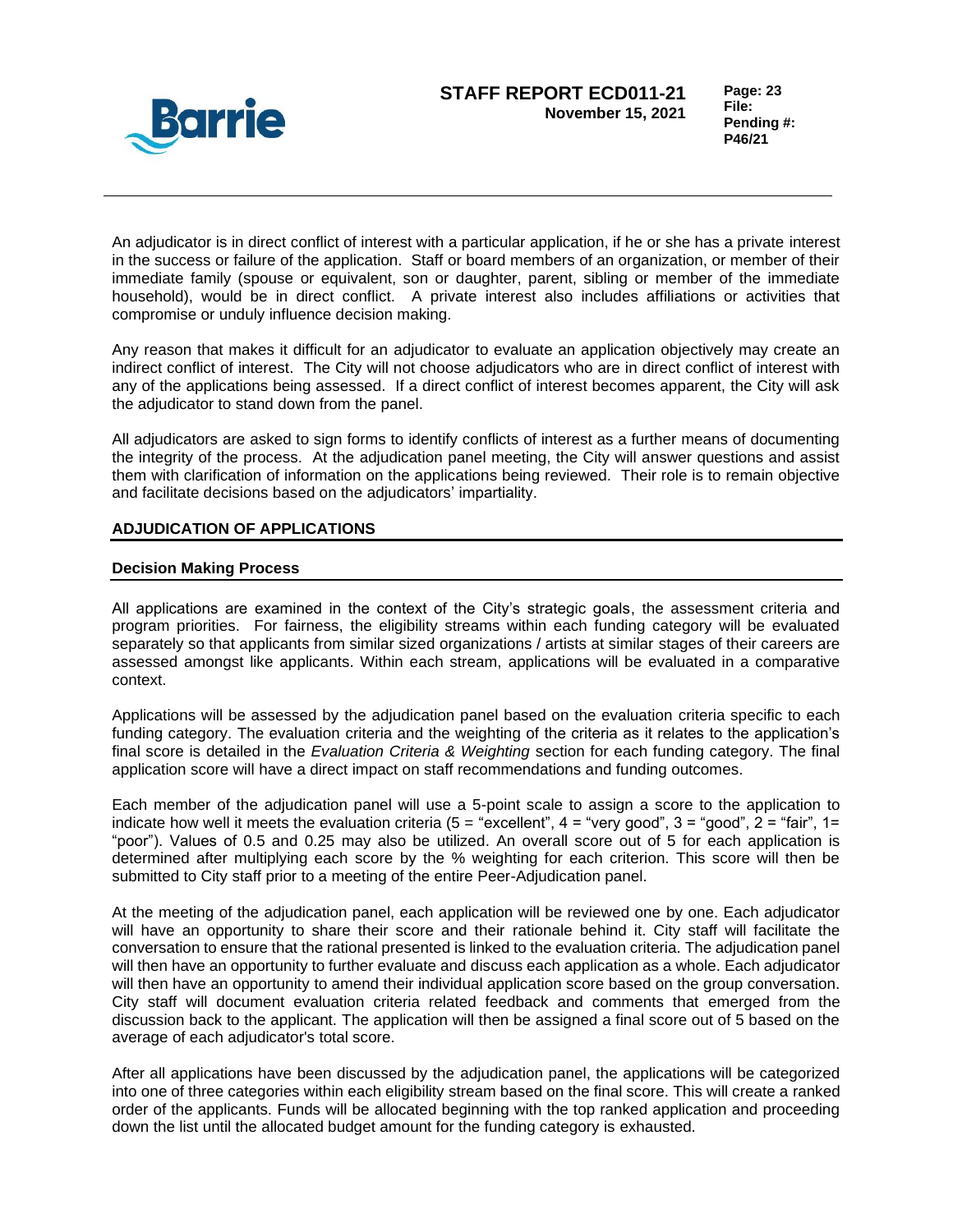

**Excellent Application (Final score between 4 and 5):** Applicant demonstrates strong merit across all evaluation criteria. Staff will be prioritizing these applicants for funding consideration.

**Fair Application (Final score between 3 and 3.9):** Applicant demonstrates good program merit across all evaluation criteria Staff will recommend funding to these applicants, prioritizing higher scoring applications until program area funds are exhausted.

**Failed Application (Final score below 3):** Applicant fails to demonstrate program merit and / or alignment with evaluation criteria. Staff will not recommend funding to these applicants.

### **Expectations for Grant Recipients**

Organizations who receive funding are required to complete a post grant report. This report must be received by the City before the time of their next grant application. City grants must be broken out on the financial statements, either in the body or as a note to the statement.

Grant recipients must acknowledge the support of the City by using City of Barrie's logo in all forms of communication related to the artistic activity for which they were funded. When receiving their cheque, grant recipients are required to sign an agreement with the City to utilize the City logo on their printed materials.

All applicants will be notified of funding results by the Economic & Creative Development Department once budget has been approved by Council.